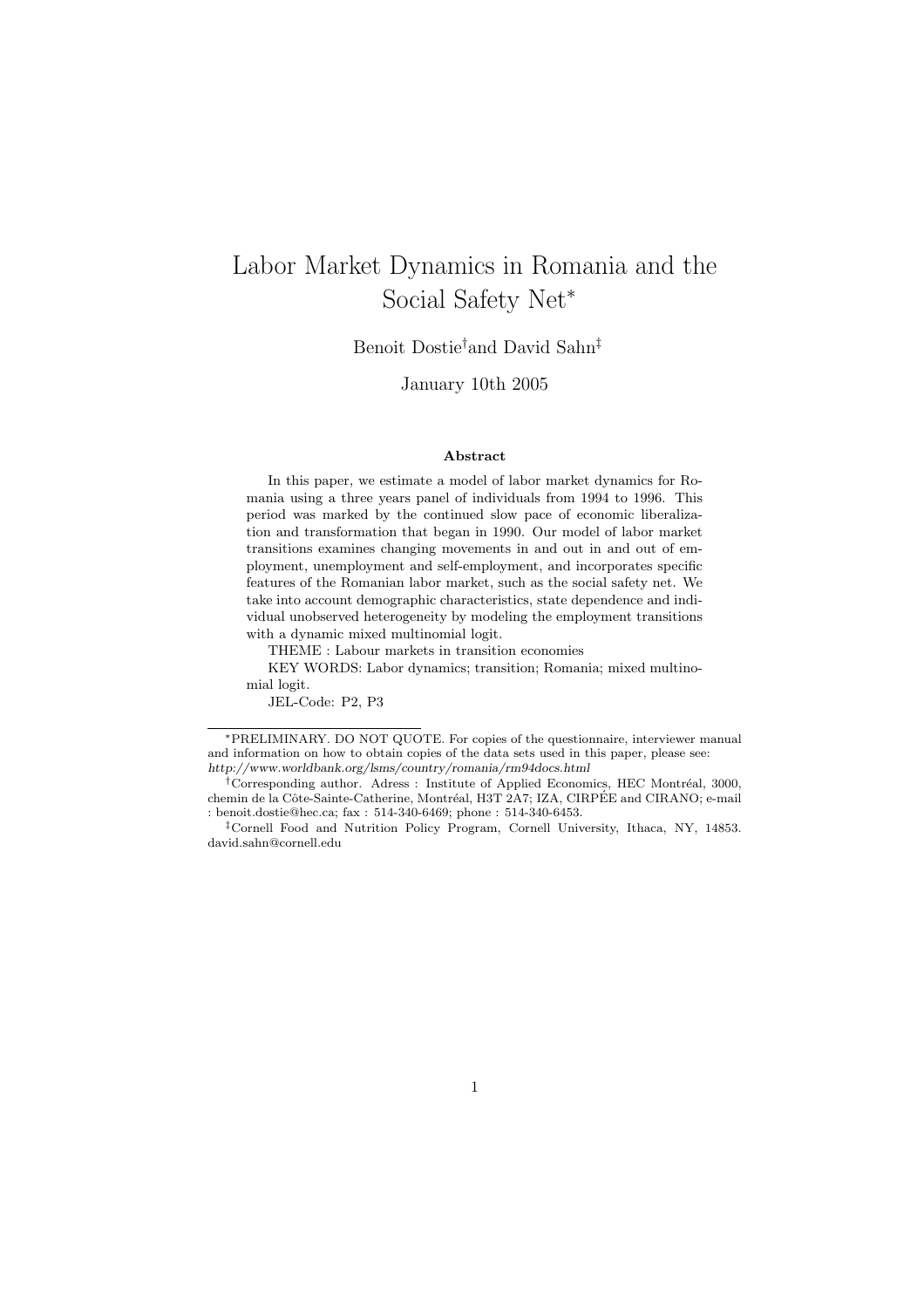# 1 Introduction

Since the end of the 1980s Eastern Europe and the former Soviet Union have been experiencing a fundamental restructuring of their economic system toward a market economy. In Romania, prior to the current reform period, wages as well as the allocation of labor were heavily regulated<sup>1</sup>. It is only in 1991 that, within a broad based reform package, the government began to liberalize the labor market by allowing wage scales, hiring and promotion criteria to be determined by collective contracts between workers and managers that are renewed annually. Still Romania's economic transition from a state-controlled to a market-oriented economy has been slow, characterized by a lack of commitment to reform and weak economic performance (Organisation for Economic Cooperation and Development (OECD) (2000)). Much has been said of the impact of the economic reform on poverty, macroeconomic imbalances and firm's productivity, but much less is known about the impact of transition on labor markets at a micro level.

The study of employment dynamics in transition economies has been relatively limited, and has long been hindered by the lack of suitable data sets. This is unfortunate because the study of individual labor force histories can provide important insights on the effect of privatization and restructuring on the labor market. By measuring the effects of demographic characteristics, labor market conditions, and active labor market policies on individuals' labor market history, one can identify imbalances across socio-economic groups.

Svejnar (1999) surveys the principal applied labor market studies in the Central and Eastern European Countries as they launched the transition from central planning to a market economy. Most early work on labor market dynamics focused on the determinants of unemployment and in particular on the

<sup>&</sup>lt;sup>1</sup>See Paternostro and Sahn (1998).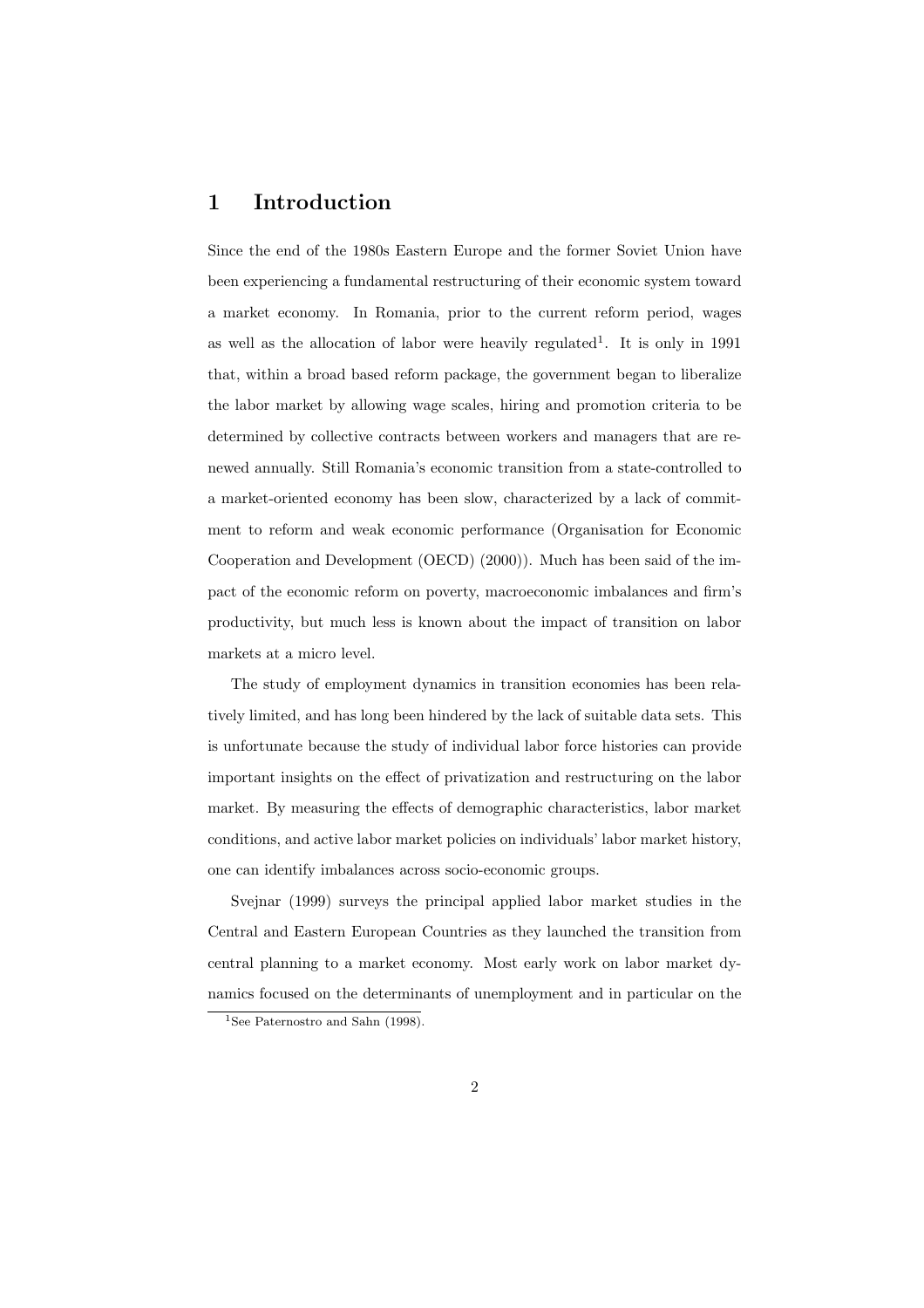effects of demographic characteristics and labor market policies on unemployment duration and the probability of finding a job (for example Ham, Svejnar, and Terrell (1998) on the Slovak and Czech Republics<sup>2</sup>, Bellmann, Estrin, and Lehmann (1995) on East Germany, Micklewright and Nagy (1999) on Hungary, and Jones and Kato (1997) on Bulgaria).

In this paper, we take a broader view of the labor market and study transitions across four labor market categories: employed, unemployed (distinguishing between those receiving and not receiving public transfers) and self-employed. This broader perspective is important for several reasons. For example, transitions in and out of self-employment are usually found to be important in transition economies. Earle and Sakova (2000) document the rising importance of self-employment in total employment for six transition economies and Wu (2002) also finds that rates of entry into self-employment increased in China concurrent with market liberalization. Moreover, the broader perspective allows us to identify ways in which the social safety net or public transfers interact with, and affect employment status. This issue is particularly important since Romania, like most countries in Eastern Europe, has a generous package of social insurance and social assistance<sup>3</sup> that is likely to have an impact on labor market transitions. For example, Micklewright and Nagy (1999) in Hungary find that the "most likely way to exit unemployment insurance is not by getting a job but by exhausting entitlement to benefit."

Studies of labor market dynamics usually use one of two methods. Duration models can be used if one knows how much time individuals spend in the labor market state of interest. Since we have no such information, we model transition probabilities between different labor market states with a discrete choice model.

<sup>2</sup>See also Ham, Svejnar, and Terrell (1999), Terrell and Storm (1999), Lubyova and van Ours (1997) for other works on those countries.

<sup>3</sup>Romania also has a rather large set of state transfers as discussed by Sahn and Younger (2000) and Sahn and Gerstle (2001).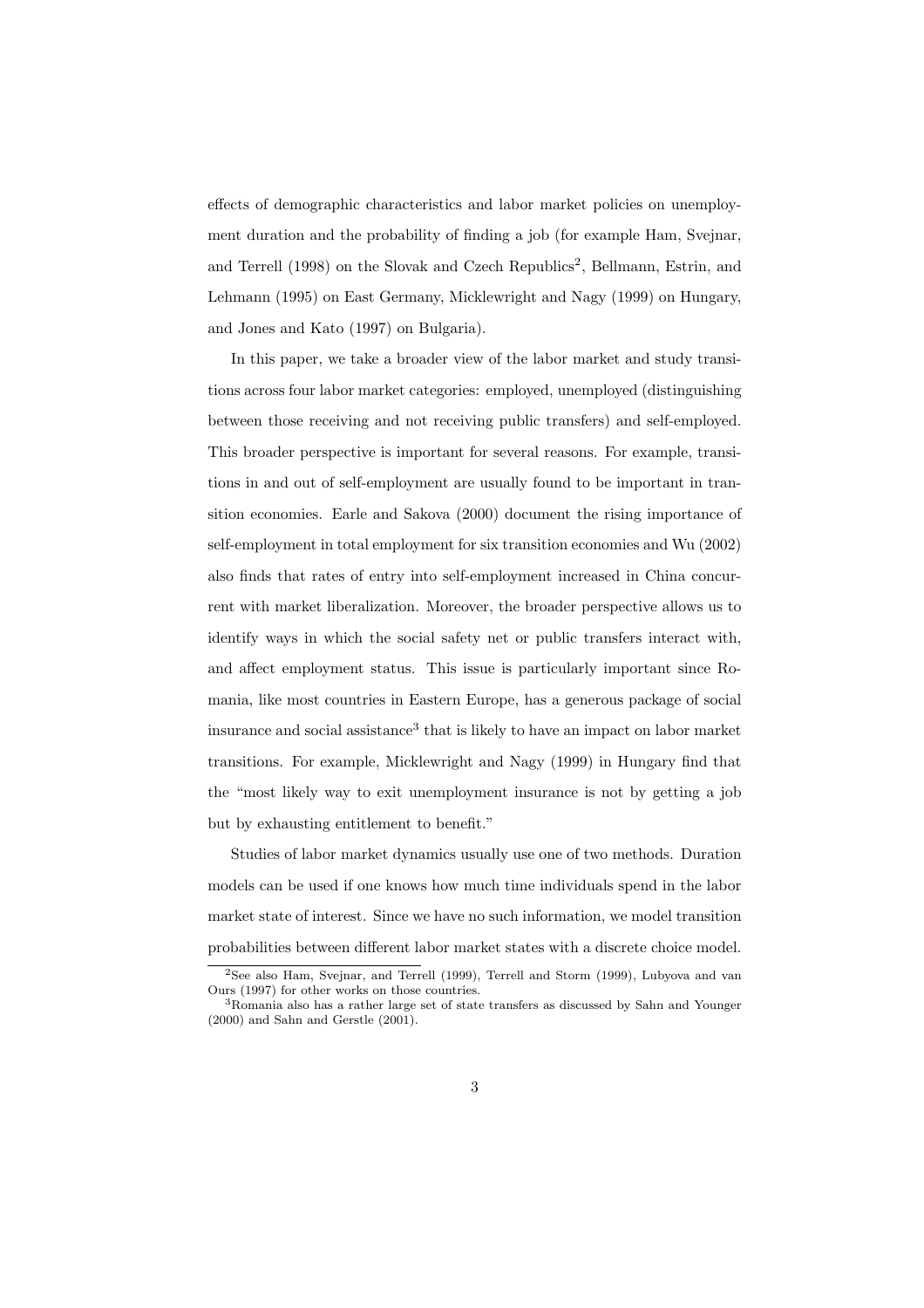The particular model we use in this paper allows us to take into account both state dependence and individual unobserved heterogeneity through the inclusion of past labor market states as explanatory variables and individual specific random effects, two characteristics that are deemed to be important in the study of labor market dynamics. In fact, use of the multinomial logit permits us to allow for correlation between different labor market states both across time and at the individual level.

We use three successive years of panel data from a household survey that was conducted in Romania from 1994 to 1996. It is not typical to study labor market dynamics with a household survey. However, the Romania Integrated Household Survey contains detailed data about labor market activities and various forms of social security, in addition to insure standard questions in jointly determined household production and consumption activities. It should be interesting to compare our results to those obtained with more traditional labor force surveys<sup>4</sup>.

The plan of the paper is as follows. We first provide a brief description of the data and non-parametric estimation of labor market dynamics with transition matrices. We follow with a description of the statistical model employed. We then discuss the results and conclude.

### 2 Labor Market Transitions

#### 2.1 Data

For decades under totalitarian rule, the National Commission of Statistics conducted a family budget survey. It was not representative of the population, both because the original sample frame was enterprise-based, not household-based,

<sup>4</sup>See Voicu (2002) for a paper focusing also on Romania. Voicu (2002) uses a multivariate probit model with the Romanian Labor Force Survey. He focuses on two states, employment and non-employment. He finds, among other things, that personal characteristics have a strong influence on employment decisions and that sequential employment decisions exhibit a strong but declining persistence.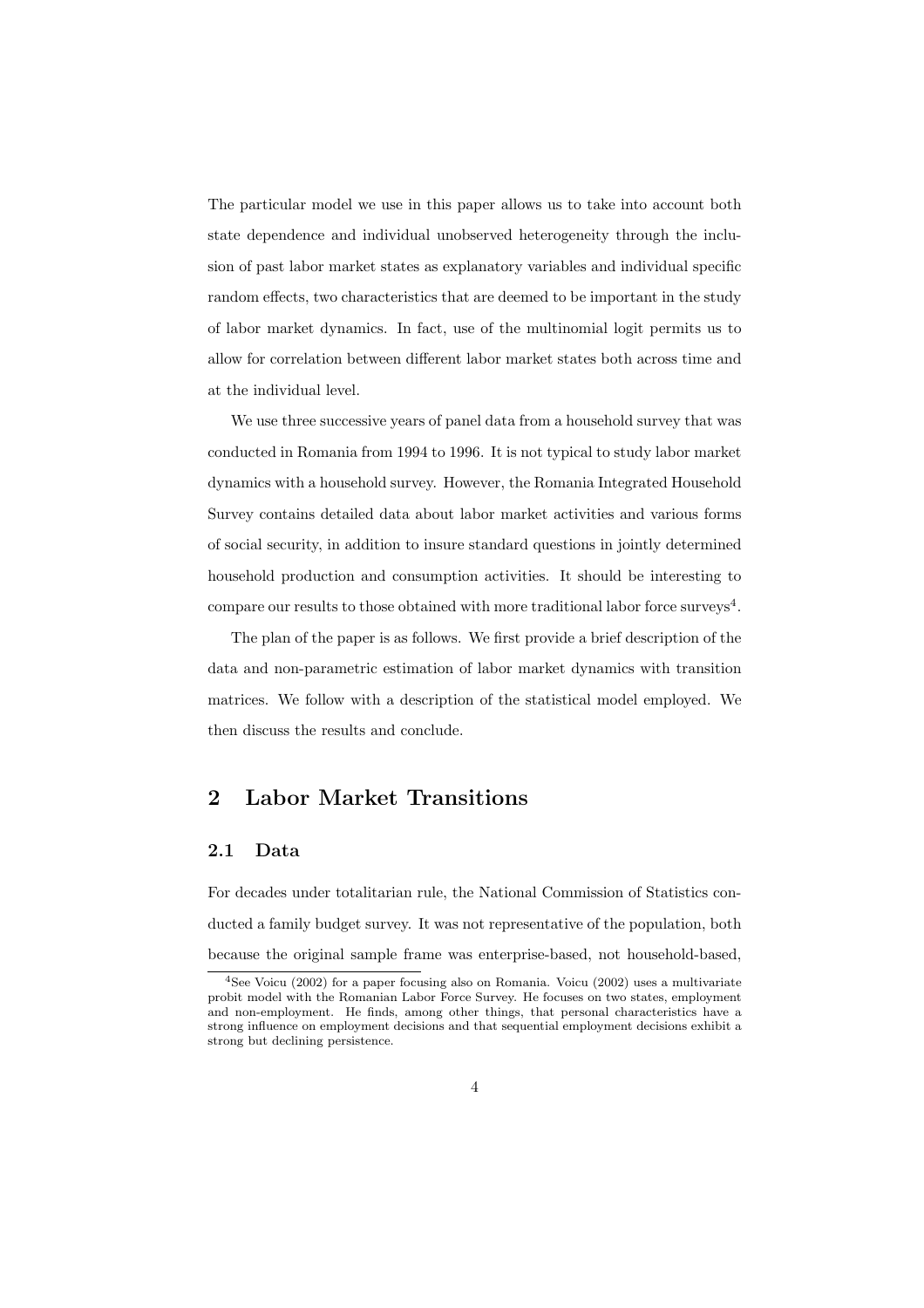and because there was no serious attempt to update the permanent sample of households included from one year to the next. In the early 1990s, the Romanian Integrated Household Survey (RIHS) was designed by the National Commission of Statistics to respond to the deficiencies in the sampling and questionnaire design of the Family Budget Survey. Field testing took place in early 1994, and the survey officially went into the field in April 1994. The survey was thereafter repeated from 1995 through 1997. Each year's sample is nationally and regionally representative<sup>5</sup>.

The RIHS is thus is the first large-scale nationally representative household survey ever administrated in the country, and takes place during Romania's transition to a market economy. The investigation was first conducted from a household sample of 24,560 households randomly selected from all districts of Romania and the city of Bucharest. The survey collected detailed information on household incomes and expenditures, labor market activity, public transfers and a wide range of living standard indicators. The yearly Romanian household surveys included a small rotating panel of households that remained in the survey from one year to the next. By matching individuals within households that were present for two consecutive years, we were able to construct panels containing labor market information for 6168 individuals for 1994-1995 and 6918 individuals for 1995-1996.

In order to analyze employment transitions, we restrict our sample to individuals between the age of 15 and 65 who were in the labor force. We divide those individuals into three mutually exclusive labor market states: employee, unemployed and self-employed. Note that we thus exclude pensioners. Labor market states frequencies for individuals present in 1994-1995 are shown in Table 1 and then for the present in 1995-1996 in Table 2.

It is interesting to note that in each year, the employee category comprises <sup>5</sup>The survey was continued after 1997, but without the Labor Market module.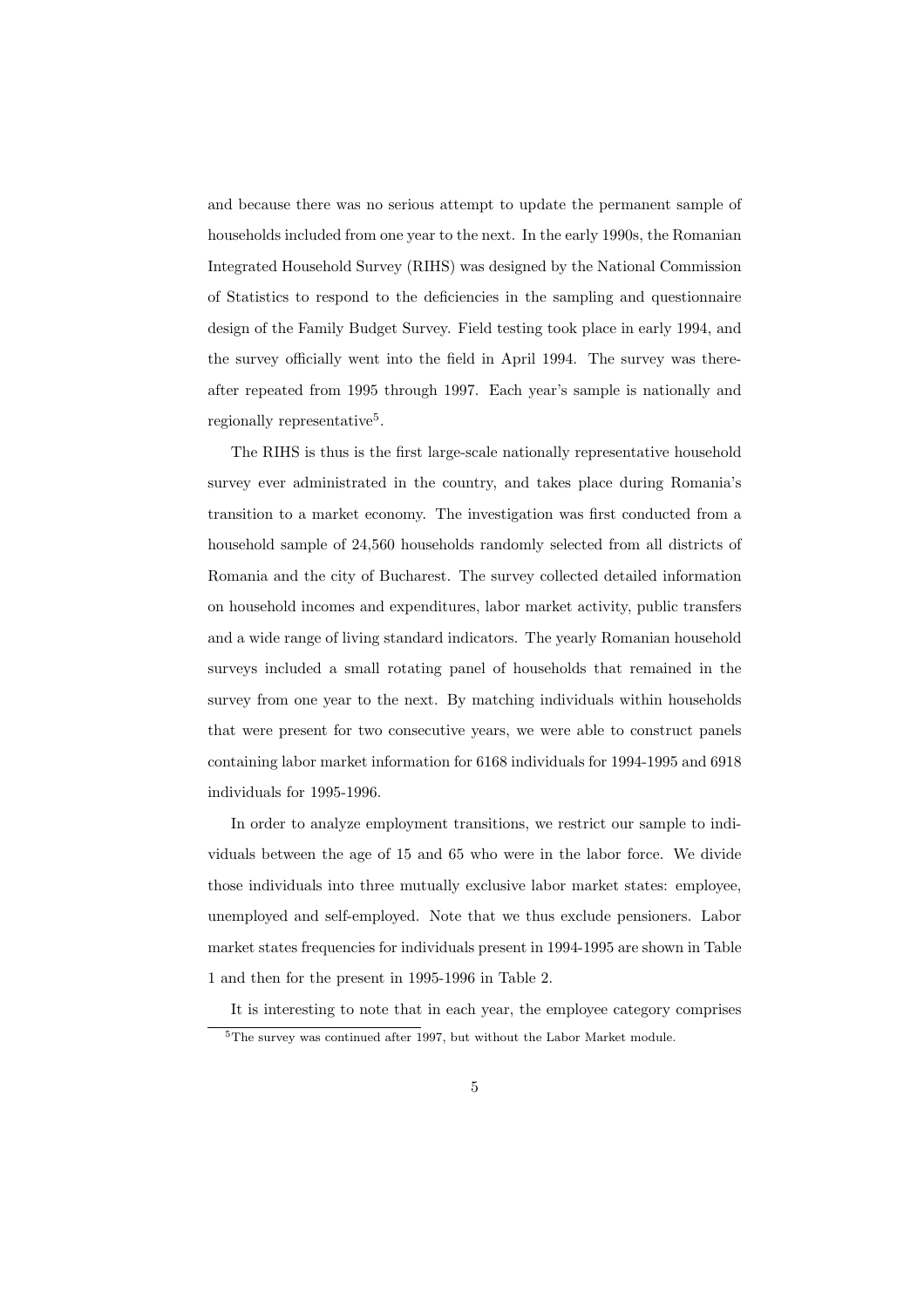just over two-third of the potential labor force. The self-employed comprise 21 percent of the working age population, and that proportion tends to rise for more recent years. This rise in self-employment is mirrored by a decrease in unemployment. This seems to highlight a role for self-employment as a way to escape unemployment. However, to know if the increase in self-employment is due to people moving from unemployment or dropping out of employment, we have to look at transition tables. Those transitions tables are presented in the next section.

### 2.2 Nonparametric Analysis

Trends in labor market status can be analyzed in the context of a simple fourstates Markov chain model linking labor market status in different years. To get a better picture of how the unemployed are faring and how government interventions through the provision of benefits affects labor market dynamics, we have split the unemployed into two subcategories, distinguishing between those that do, and do not receive benefits. The estimates in Table 3 are average observed transition frequencies.

Focusing first on the role of self-employment as a potential buffer for people coming out of employment, we first note that employment seems to be relatively stable on a year-to-year basis with about 94% of the people being able to keep their job. Among the individuals losing their job, approximately half entered unemployment (3.0%) and the other half self-employment (2.8%). This could be construed as suggesting that self-employment is not a resting or interim stop. But remember that the overall share of jobs in self-employment is only about one-third of those who are employed. So a nearly equal split in destination highlights the buffering role of self-employment.

Fifty percent of the unemployed receiving benefits are no longer unemployed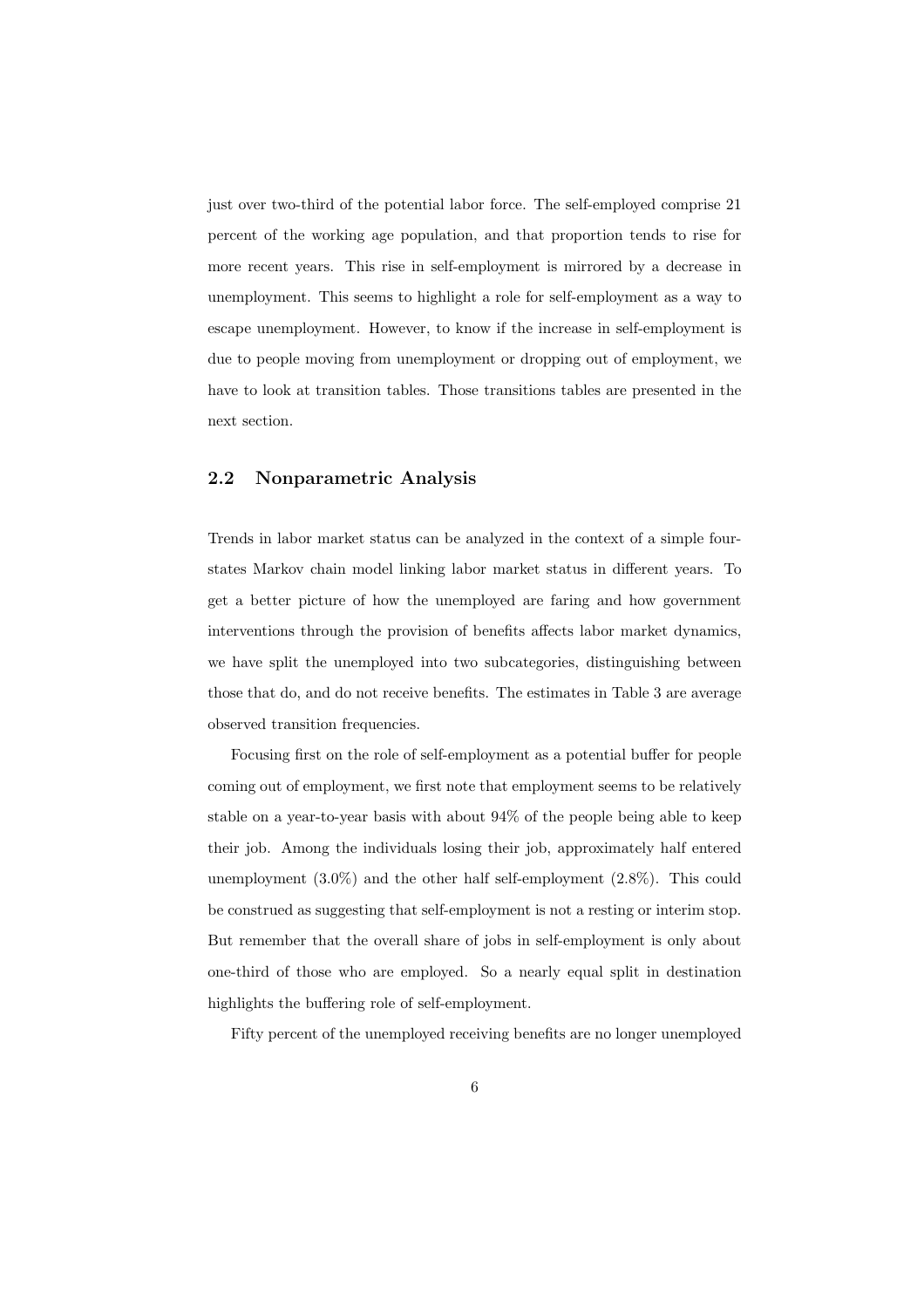one year later. Again, employment and self-employment are nearly as likely to be paths out of unemployment. This result applies to the unemployed with and without benefits. Our initial expectations were that after benefits dry up, people would become more desperate and stop queuing for rationed jobs and instead enter self-employment at a higher rate than those still receiving benefits. The results do not support this expectation, possibly reflecting that even the more formal sectors of the labor market are more resilient than we initially thought. Therefore, even if self-employment is a common exit out of unemployment, it does not appear to play a crucial role as a springboard toward employment.

Focusing next on the impact of the social safety net on labor market dynamics, we note that about one-third of the people who depart from employment do not receive benefits in the year following job loss. Those people are not caught by the social safety net. Moreover, we see also 16% of the unemployed with benefits exhaust their benefits without being able to find a regular job or get into self-employment. Thus, many people are initially caught by the safety net, but then exhaust their benefits before finding a job or re-entering the labor market. The numbers also indicate that transition rates out of unemployment into self-employment are not markedly different for people receiving benefits or not, a somewhat surprising result. A slightly higher share of those unemployed without benefits enter the labor market. We also make a distinction (not shown in the Tables) between whether the unemployed were looking for a job or not. We observed, to no surprise, that individuals looking for a job end up being 'Employed' at a much higher frequency than 'Unemployed not looking for a job'. Individuals not looking for a job tend to end up being 'Self-Employed'.

Table 4 presents summary statistics for our sample divided by labor market status. We note that approximately 60% of those classified as employed are male, while the converse is true for the self-employed, where women pre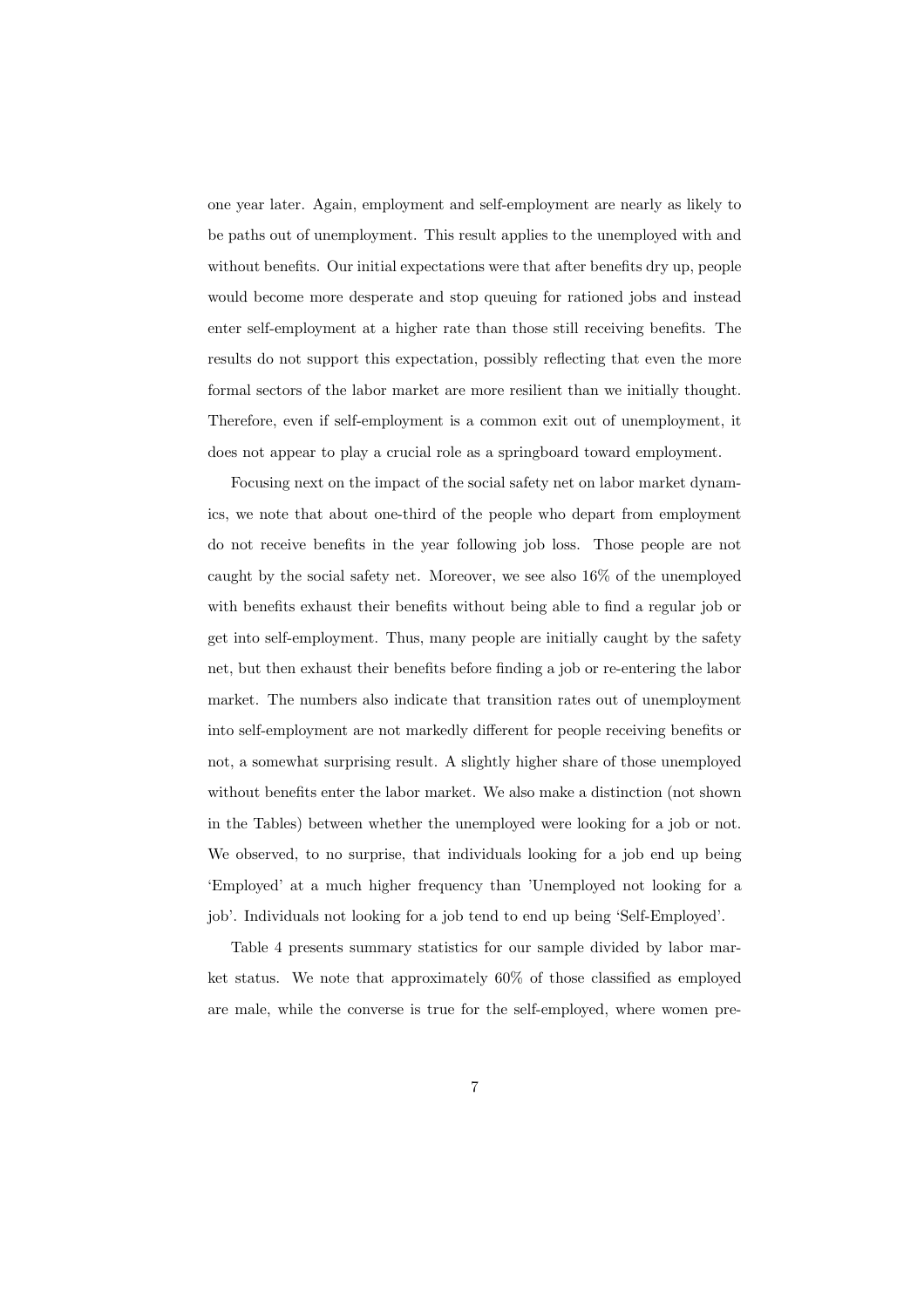dominate by approximately the same share. Individuals who are employed or self-employed are older than the unemployed. This implies that unemployment tends to disproportionately afflict the young. As for education, we note that the self-employed have on average less than eight years of schooling, in contrast with the other categories where the mean schooling ranges from 10.1 years for the unemployed with benefits to 11.5 years for the employed. It is also noteworthy that while 12 percent of the employed have higher education degrees, this is the case for less than one percent of the persons in the three other categories. In contrast, nearly 30 percent of the self-employed have less than a high school education, while this is the case for only three percent of the employed, six percent of the unemployed with benefits, and nine percent of the unemployed without benefits. Also, not surprisingly, we notice that the share or urban residents among those employed is greater than the other categories. Quite interestingly, if we look at the share of unemployed and unemployed without benefits by region, we find a higher share of the former in urban areas. While the descriptive findings are of interest, we next estimates the labor market dynamics using a discrete choice model to test for the robustness of the non-parametric analysis.

### 3 Statistical Model

Transition matrices give a complete picture of movements across different labor market status. While it is possible to decompose those matrices along variables of interest, this would be of limited use if we didn't control for other factors that affect those transition probabilities. A preferred option, which we employ in this paper, is to use a reduced-form multinomial choice model explaining the labor market state of each individual during each time period. In this way, we have a complete decomposition of the transition probabilities along covariates of interest like age, education, family composition and region of residence.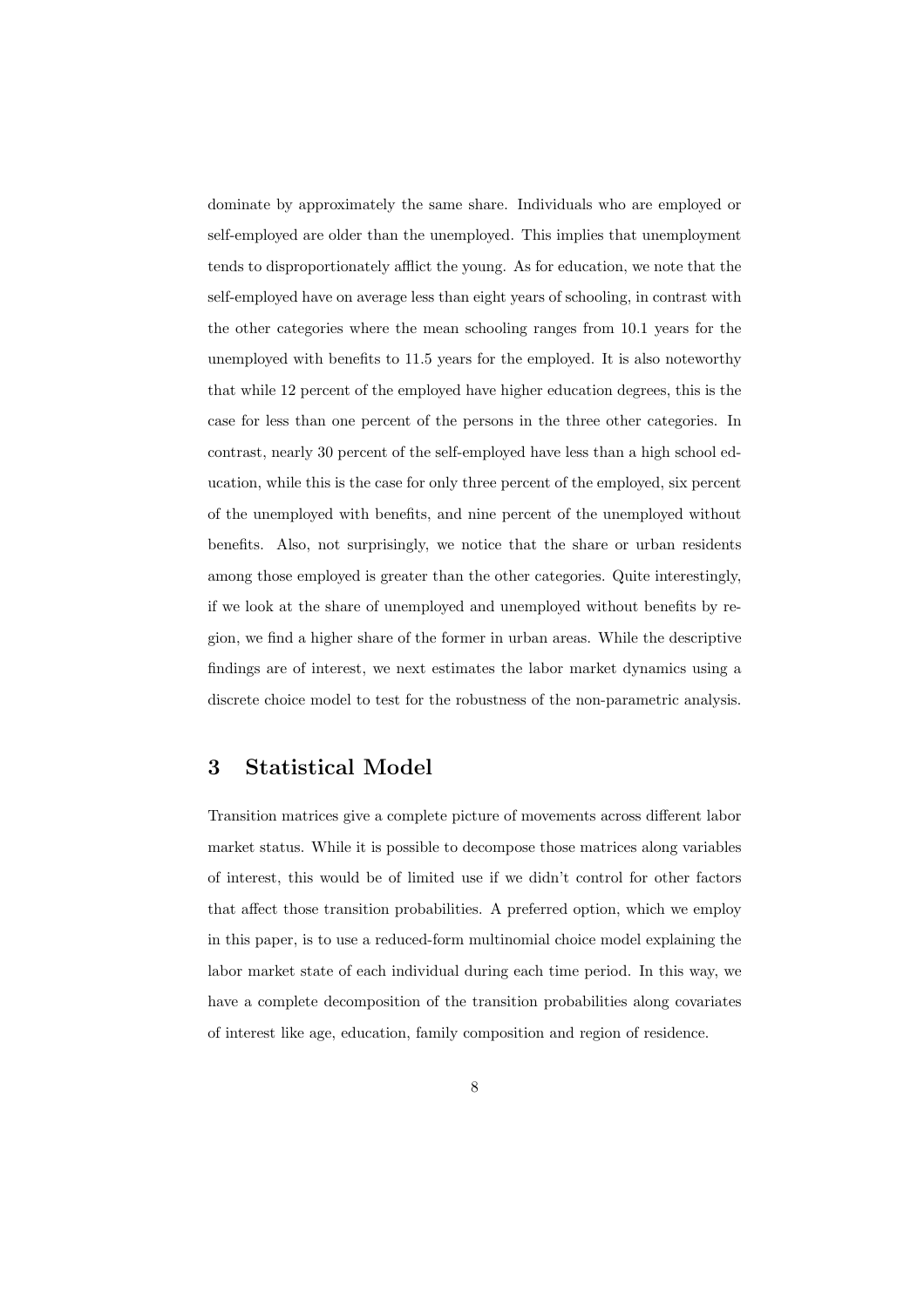We define the utility of individual  $i$  for being in labor market state  $j$  at time t as

$$
\tilde{y}_{ijt} = X_{it}\beta_j + \sum_{l=1}^{J} \gamma_l d_{i(t-1)l}^y + \epsilon_{ijt}, \quad i = 1, ..., N, \quad j = 1, ..., J \quad (1)
$$

where  $J$  is the number of possible market states,  $X_{it}$  is a vector of explanatory variables for individual i at time t, and  $d_i^y$  $\sum_{i(t-1)l}^{y}, l = 1, ..., J$ , are a set of dummy variables equal to 1 if  $y_{i(t-1)} = l$ . We assume  $\epsilon_{i1t}, ..., \epsilon_{iJt}$  are distributed type 1 extreme value so that the usual multinomial logit model results. For model identification, we assume  $\beta_1 = 0$  and  $\gamma_1 = 0$ , i.e. employment is taken to be the base category for both past and present labor market states.

The log-likelihood of the multinomial logit model is written

 $\overline{a}$ 

$$
L = \sum_{i=1}^{N} L_i
$$
\n<sup>(2)</sup>

with

$$
L_i = \sum_{t=1}^{2} \sum_{j \in C_i} d_{ij} \ln \Pr[y_{it} = j]
$$
 (3)

where

$$
d_{ij} = \begin{cases} 1 & \text{if individual } i \text{ choose an alternative } j \\ 0 & \text{otherwise} \end{cases}
$$
 (4)

The inclusion of past labor market states is done in order to take into account the individual's labor market history. It is well known that it is more likely that an individual will be employed if he was employed in the last period, a phenomenon known as state dependence. Theoretically, we would like to model

$$
P[y_{it} = j] = P[y_{it} = j | y_{it-1}, y_{it-2}, y_{it-3}, \dots]
$$
\n(5)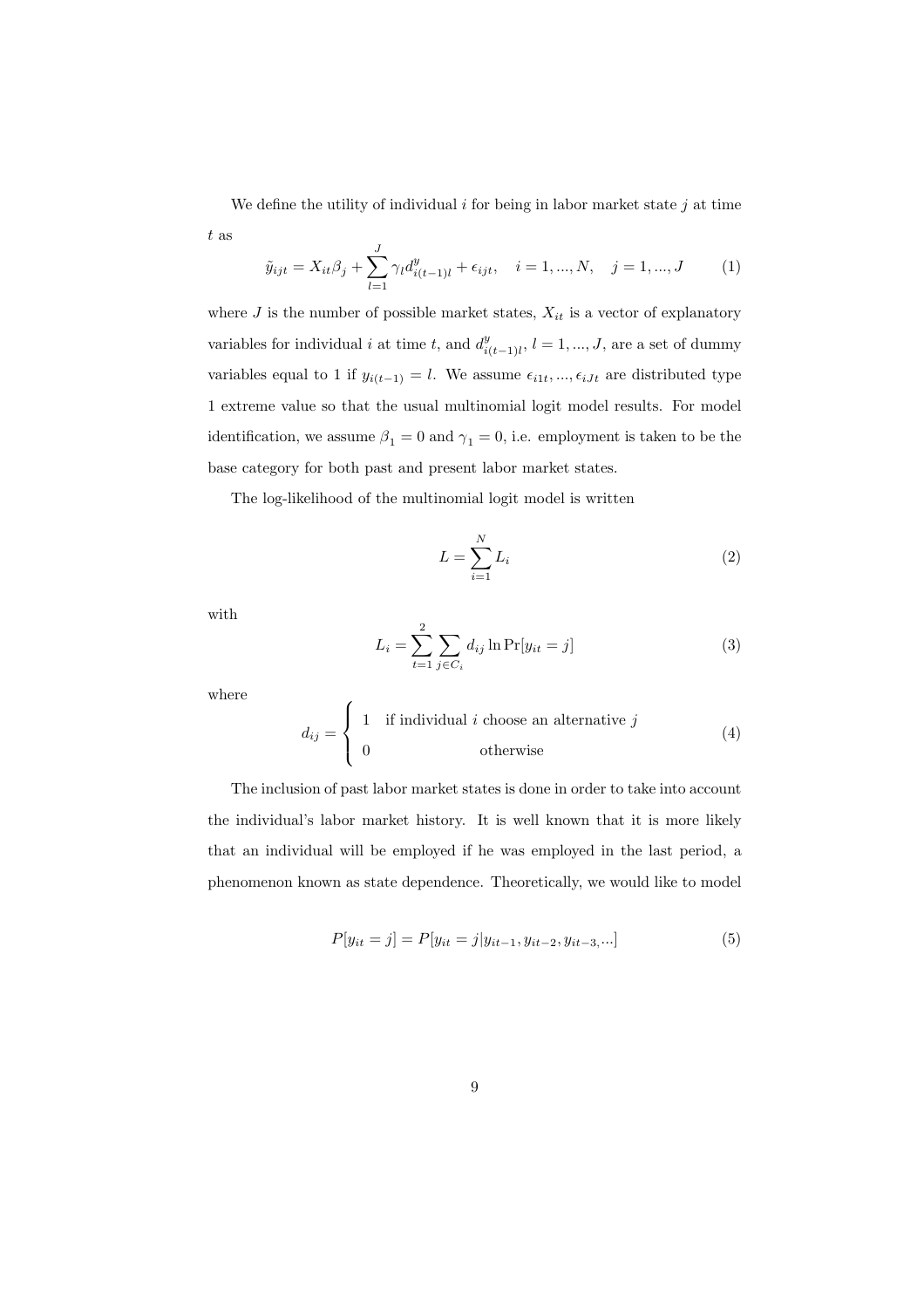but in what follows, we will assume

$$
P[y_{it} = j] = P[y_{it} = j | y_{it-1} = k]
$$
\n(6)

The implicit assumption is that transition probabilities follow a Markov process of order 1. Note also that the previous's period explanatory variables have an impact on  $y_{it}$  through their effect on  $y_{it-1}$ .

We can also make use of the panel structure of our data set by adding a random effect to the utility functions defined above. This allows us to take into account unobserved individual heterogeneity in labor market status. More specifically, we have

$$
\epsilon_{ijt} = u_{ij} + v_{ijt}, \quad i = 1, ..., N, \quad j = 1, ..., J
$$
 (7)

where  $u_{ij}$  are the individual-choice specific random effects. We assume the  $u_{ij}$  are normally distributed with mean zero and covariance matrix  $\Omega$ . Since the  $u_{ij}$  are not given, the (unconditional) choice probabilities are obtained by integrating (7) all values of  $u_{ij}$  weighted by the density of  $u_{ij}$ :

$$
L_i() = \int L_i(u) f(u) du \tag{8}
$$

We estimate this slightly more complicated form by maximizing the marginal likelihood, integrating out the heterogeneity components, assuming joint normality. Where a closed form solution to the integral does not exist, the likelihood may be computed by approximating the normal integral by a weighted sum over "conditional likelihoods", i.e. likelihoods conditional on certain well-chosen values of the residual. We use Gauss-Hermite Quadrature to approximate normal integrals (e.g., Abramowitz and Stegun (1972), pp. 890 and 924).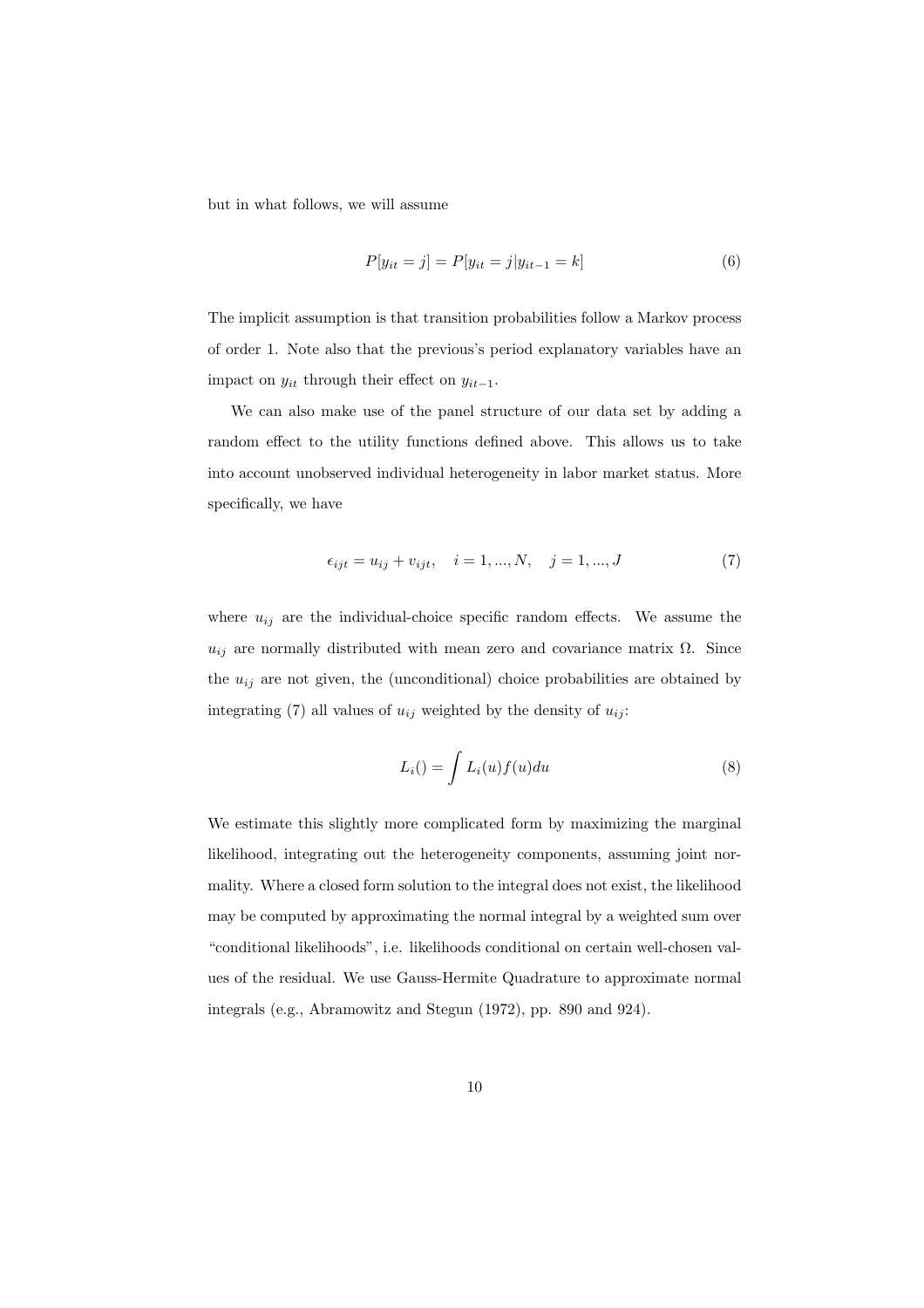For the first year of our panel, we don't know the previous state. Moreover, it would be wrong to assume those initial states to be exogenous. This is the usual problem of initial conditions. The problem of initial conditions can be viewed as a problem of endogeneity of the lagged values of the labor market status in equation (1). To solve this problem, we also estimate simultaneously a multinomial logit on the initial states where we specify the latent utility as:

$$
\tilde{y}_{ijt} = X_{it}\beta_j + \epsilon_{ijt}, \quad i = 1, ..., N, \quad j = 1, ..., J
$$
\n(9)

Note that this is the same as equation (1) except it is obviously impossible to include lagged values for occupations. We also decompose the error term to include an individual specific effect in the same way as in equation (7). We maximize the full likelihood where we assume that every labor market status and intial states are independent conditional on a vector of heterogeneity terms  $u_{ij}$ .<sup>6</sup>

# 4 Results[INCOMPLETE]

We present results where the base category is the employed. Positive coefficients in the covariates are associated with decreased likelihood of being employed. In addition, by comparing coefficients across categories, it is possible to draw inference on the impact of the explanatory variables on the probability of being in a specific labor market state, relative to the other. We also report marginal effects for the dynamic mixed three-states model in Table 8. The marginal effects were computed using ..

$$
u_{ij} = \lambda_j u_i
$$

with one element of the vectors of  $\lambda$  normalized to one.

 $^6\mathrm{The}$  vector of heterogeneity terms has four dimensions in our base model and 6 dimensions when we distinguish between unemployed with or without benefits. To reduce the dimension of the problem, we assume that every individual had one draw  $u_i$  from the distribution of heterogeneity components and that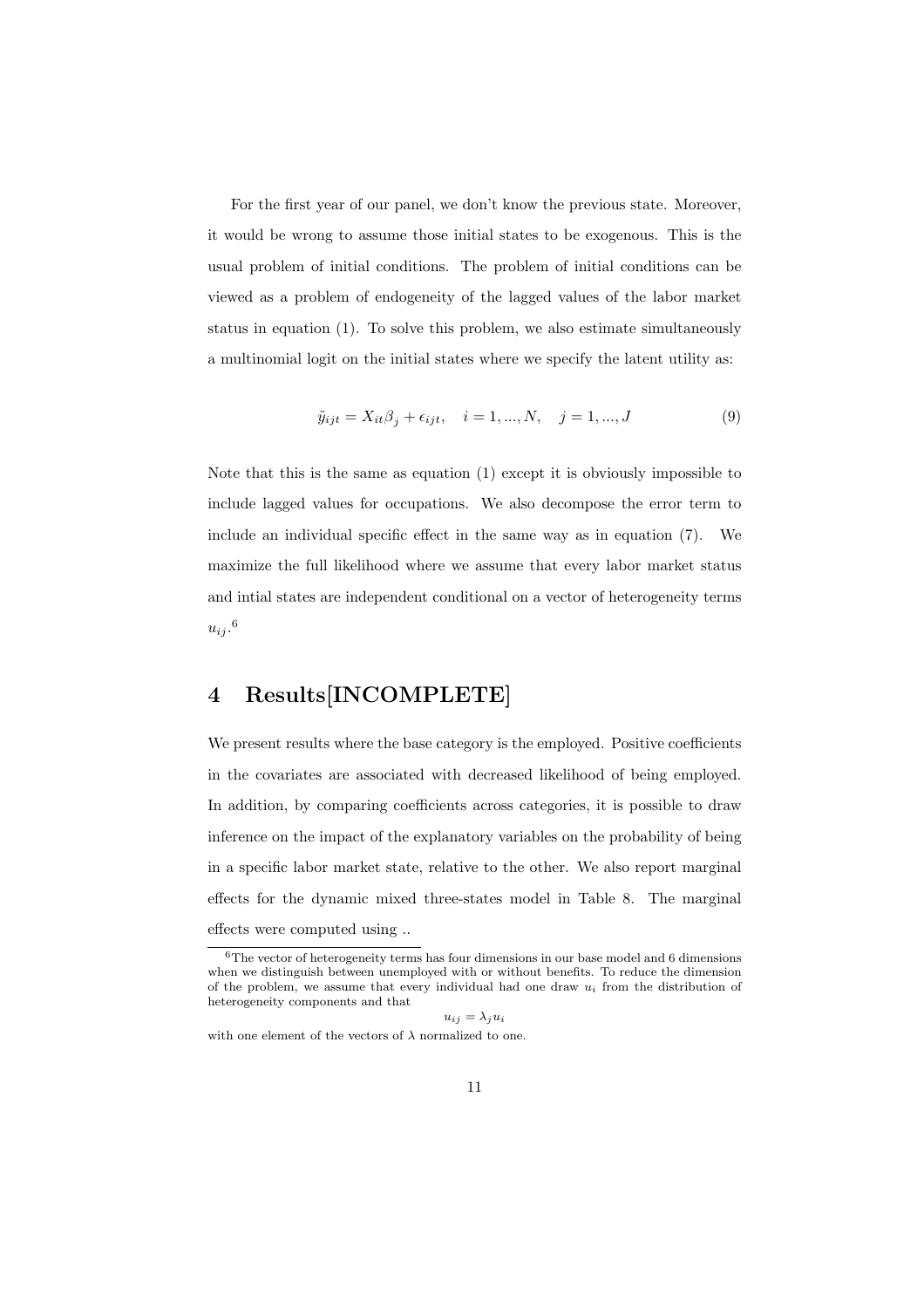### 4.1 Determinants of self-employment

Our results first and foremost underscore the importance of taking into account individual unobserved heterogeneity and state dependence when estimating labor market transition probabilities. Focusing first in the 3-status model in Columns 1 & 2, we find statistically significant effects for lagged labor market status. Once we control for observable and unobservable characteristics, we find it much more likely to see people moving from unemployment to self-employment than the reverse. Those in self-employment are more likely to remain at that state than the unemployed. Among the unemployed and self-employed, they are both more likely to move into the other state than into the employed category.

Education is also an important factor in explaining transitions. Individuals with less education are more likely to be unemployed or self-employed. Comparing between unemployment and self-employment, we find that more educated individuals are more likely to be self-employed than unemployed, controlling for other covariates. The negative coefficients on higher education, although not statistically significant, suggest that these individuals are more likely employed than in the other two states, and the effect is particularly strong relative to self-employment. Having a professional or high school degree increases the likelihood of being employed relative to self-employed, although does not raise the probability of employment relative to unemployment

We find an asymmetrical impact of marriage. Married people are less likely to be unemployed than employed but more likely to be self-employed than employed. Not surprisingly, we also find that it is much more difficult to find self-employment in urban areas. Finally, we find no impact of household size.

We also find an interesting gender story, especially when examining the interaction between age and gender. Specifically, males are more likely to be employed, realtive to unemployed, and just the opposite occurs in the case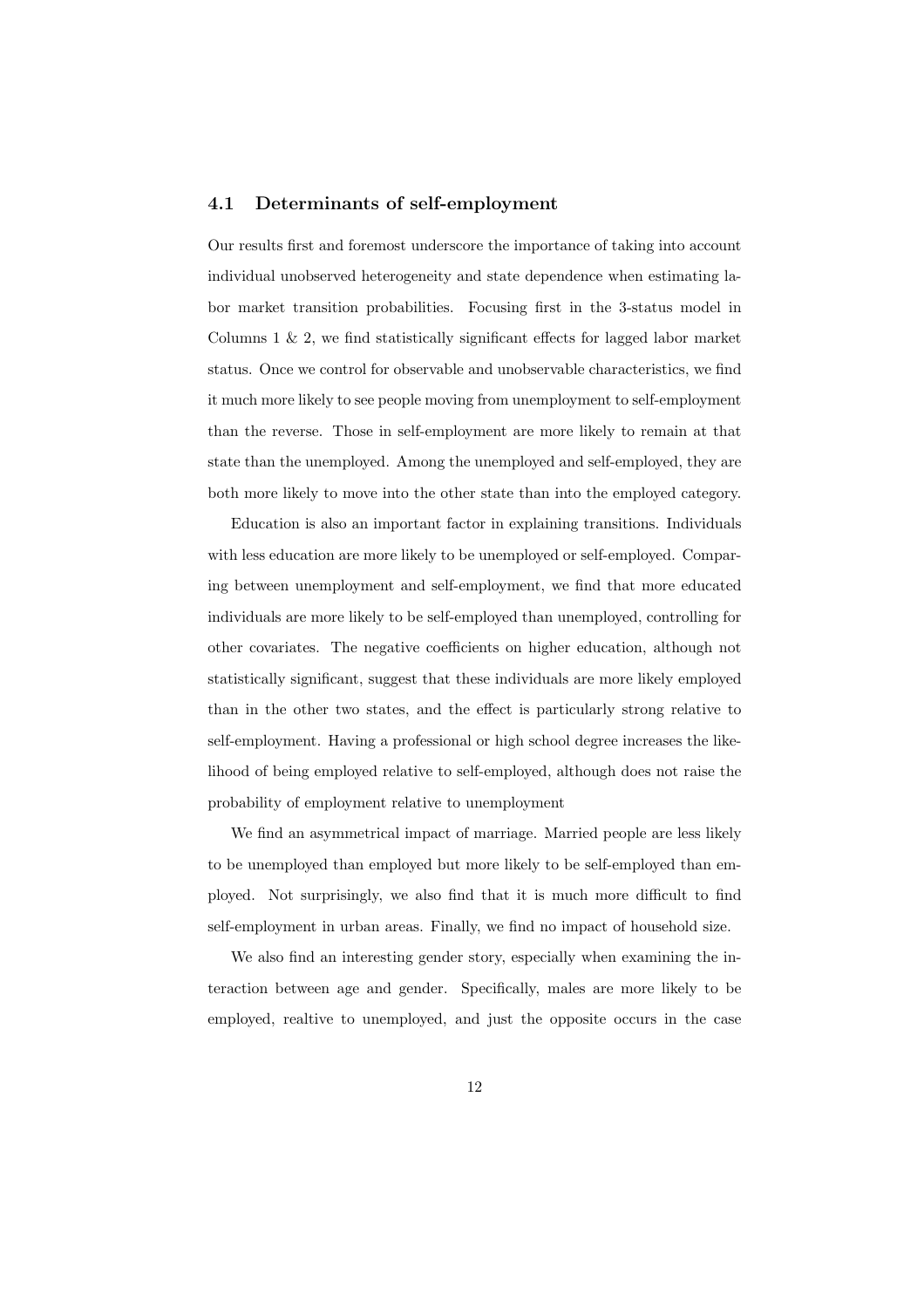of self-employment which has a positive and significant gender dummy. This positive effect of being male on the probability of being employed relative to unemployed decreases with age. Conversely, the decreased probability of being employed relative to self-employment for males is less for older workers. Notice that correlations between both error and individual specific terms are statistically significant, thus allowing us to reject the independence of irrelevant alternatives hypothesis. Quite interestingly, both correlations are negative. This indicates that individuals in self-employment differ in some unobservable way from individuals in unemployment. This diminishes the role of self-employment as a buffer between employment and unemployment. The negative correlation between the individual-time specific components indicates that idiosyncratic shocks move unemployment and self-employment into opposite directions.

Turning to the marginal effects[ADD DISCUSSION OF THE MARGINAL EFFECTS]

### 4.2 Impacts of the safety net

In the last three columns of table 6 we distinguish between unemployed with and without benefits. Results for self-employment are very similar to those above, so we focus on the different determinants of unemployment with or without benefits. We find some striking results.

Although we didn't find important effects for age and gender in distinguishing the unemployed from the self-employed, both play an important role in explaining the probability of receiving benefits if unemployed. In fact, we find that being male and being younger increases the probability of not receiving benefits if unemployed.

Education continues to play an important role. Having more education increases the likelihood of receiving benefits if unemployed. We find an opposite,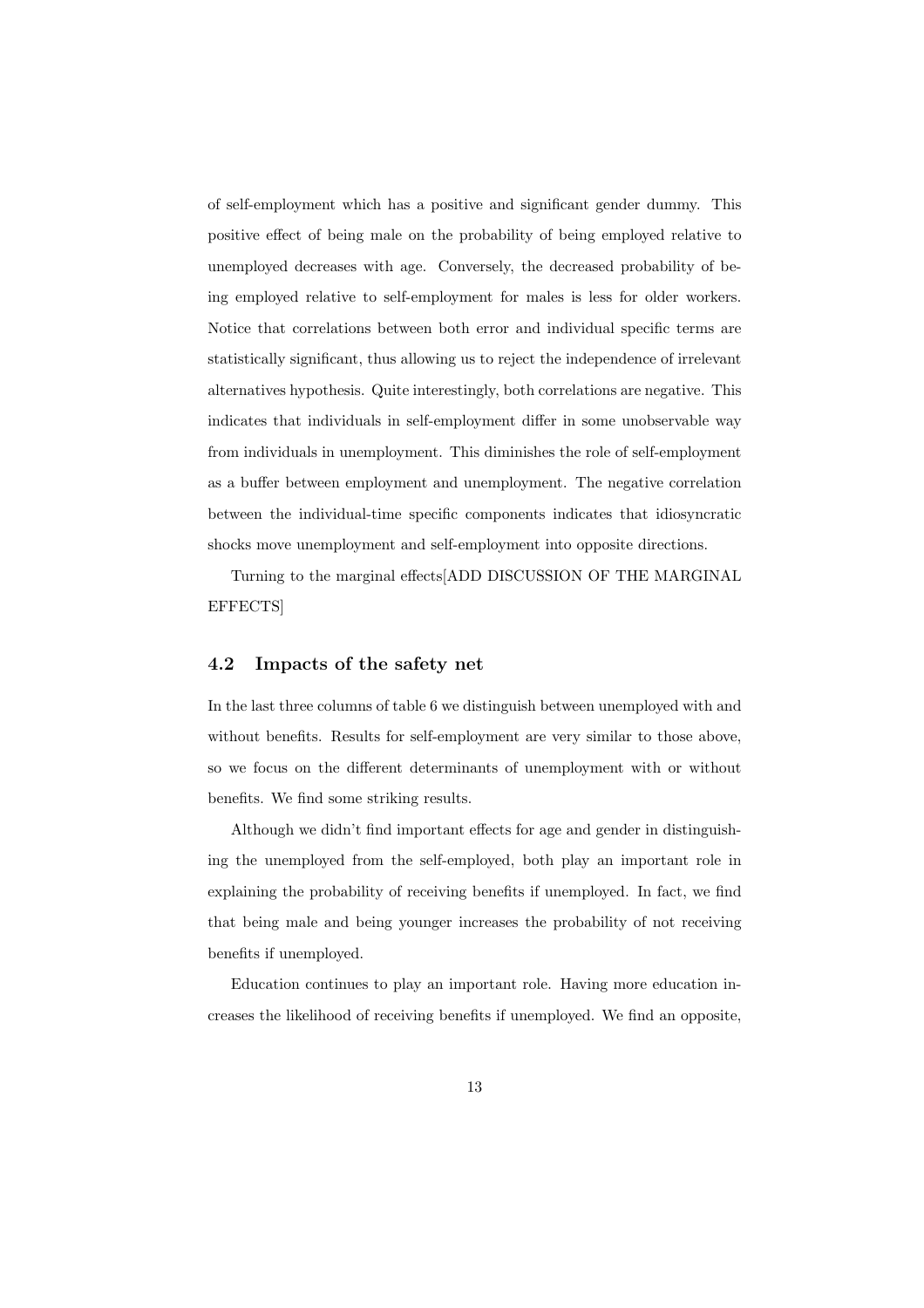and nearly equal magnitude on the statistically significant urban dummy variable for the model of those receiving and not receiving benefits. The results imply that individuals living in urban areas are much more likely to receive benefits than rural residence. Also worrying is the fact that state dependence is stronger for unemployed receiving benefits (2.46 versus 2.02).

In summary, making this further distinction between whether the unemployed receive benefits or not allows us to single out a category of people not caught by the safety net, namely young males living in urban areas.

# 5 Conclusion

In this paper we evaluated how employment transitions interact with the social safety net in Romania, particularly unemployment insurance. We used a three years individual panel from 1994 to 1996 in the post-transition period. We first compute transition matrices that give a complete picture of the mobility process between different labor market states.

Further along, we are able to take into account demographic characteristics, state dependence and individual unobserved heterogeneity by modelling the employment transitions with a dynamic mixed multinomial logit. We find that a large portion of the unemployed are not receiving benefits. Those not receiving benefits are more likely to be younger male living in urban areas. However, this does not seem to have a big impact on their probability of transiting out of unemployment although state dependence is stronger for unemployed not receiving benefits.

We find some evidence that self-employment act as a buffer zone between employment and other labor market status. Comparing between unemployment and self-employment, we find education to be an important factor in predicting in which category an individual will be. However, our estimation of the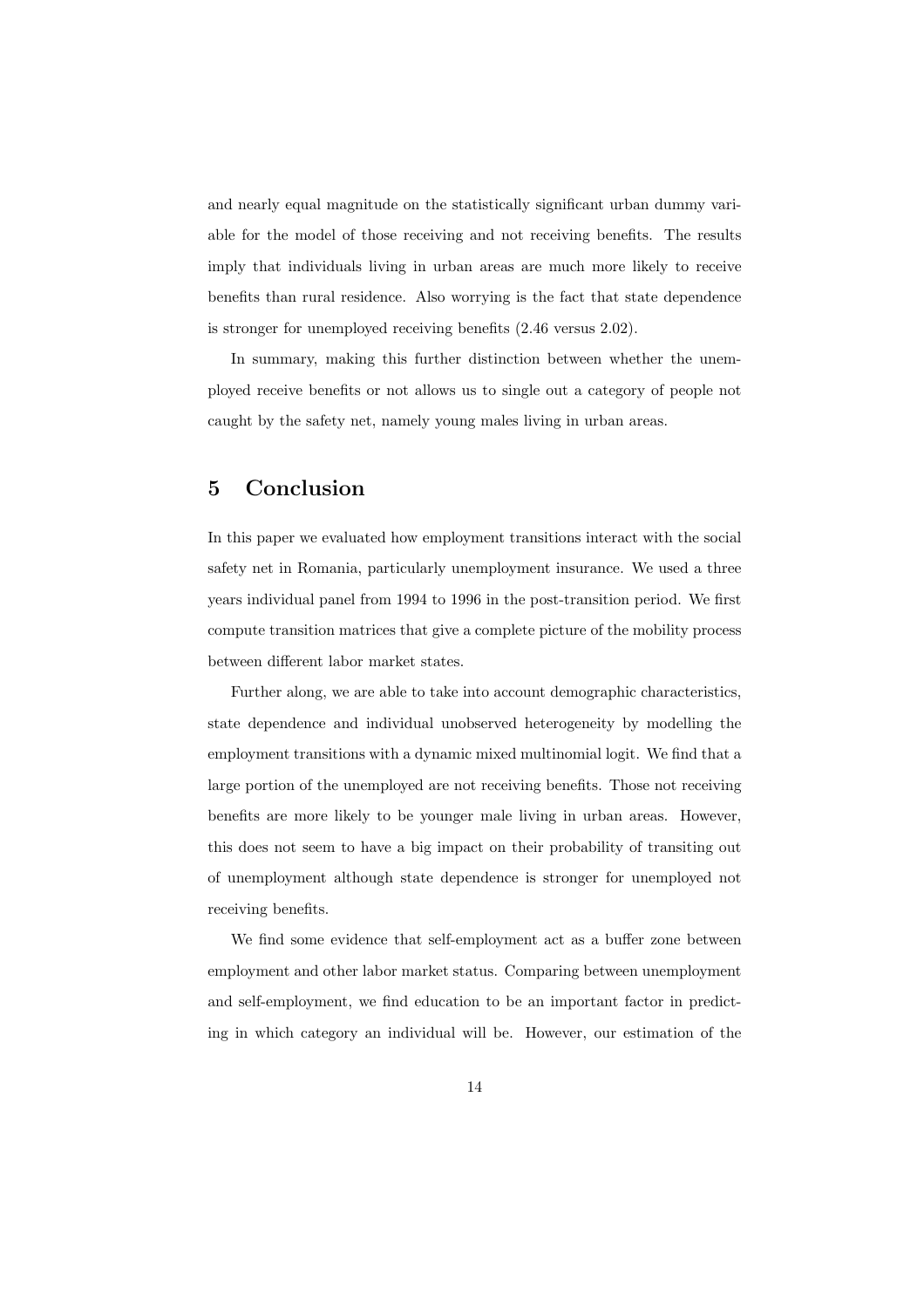variance-covariance structure between unemployment and self-employment indicates that individuals going into self-employment differ in some unobservable way compared to individuals going into unemployment.

# References

- Abramowitz, M. and I. Stegun (1972). Handbook of Mathematical Functions. Dover Publications, Inc., New-York.
- Bellmann, L., S. Estrin, and H. Lehmann (1995). The Eastern German labor market in transition: Gross flow estimates from panel data. Journal of Comparative Economics 20, 139–170.
- Earle, J. S. and Z. Sakova (2000). Business start-ups or disguised unemployment? Evidence on the character of self-employment from transition economies. Labour Economics 7, 575–601.
- Ham, J. C., J. Svejnar, and K. Terrell (1998). Unemployment and the social safety net during transitions to a market economy: Evidence from the Czech and Slovak republics. American Economic Review 88 (5), 1117– 1142.
- Ham, J. C., J. Svejnar, and K. Terrell (1999). Women's unemployment during transition. evidence from Czech and Slovak micro-data. Economics of Transition  $7(1)$ , 47-78.
- Jones, D. C. and T. Kato (1997). The nature and determinants of labor market transitions in former communist economies: Evidence from Bulgaria. Industrial Relations  $36(2)$ , 229-254.
- Lubyova, M. and J. van Ours (1997). Unemployment dynamics and the restructuring of the Slovak unemployment benefit system. European Economic Review 41, 925–934.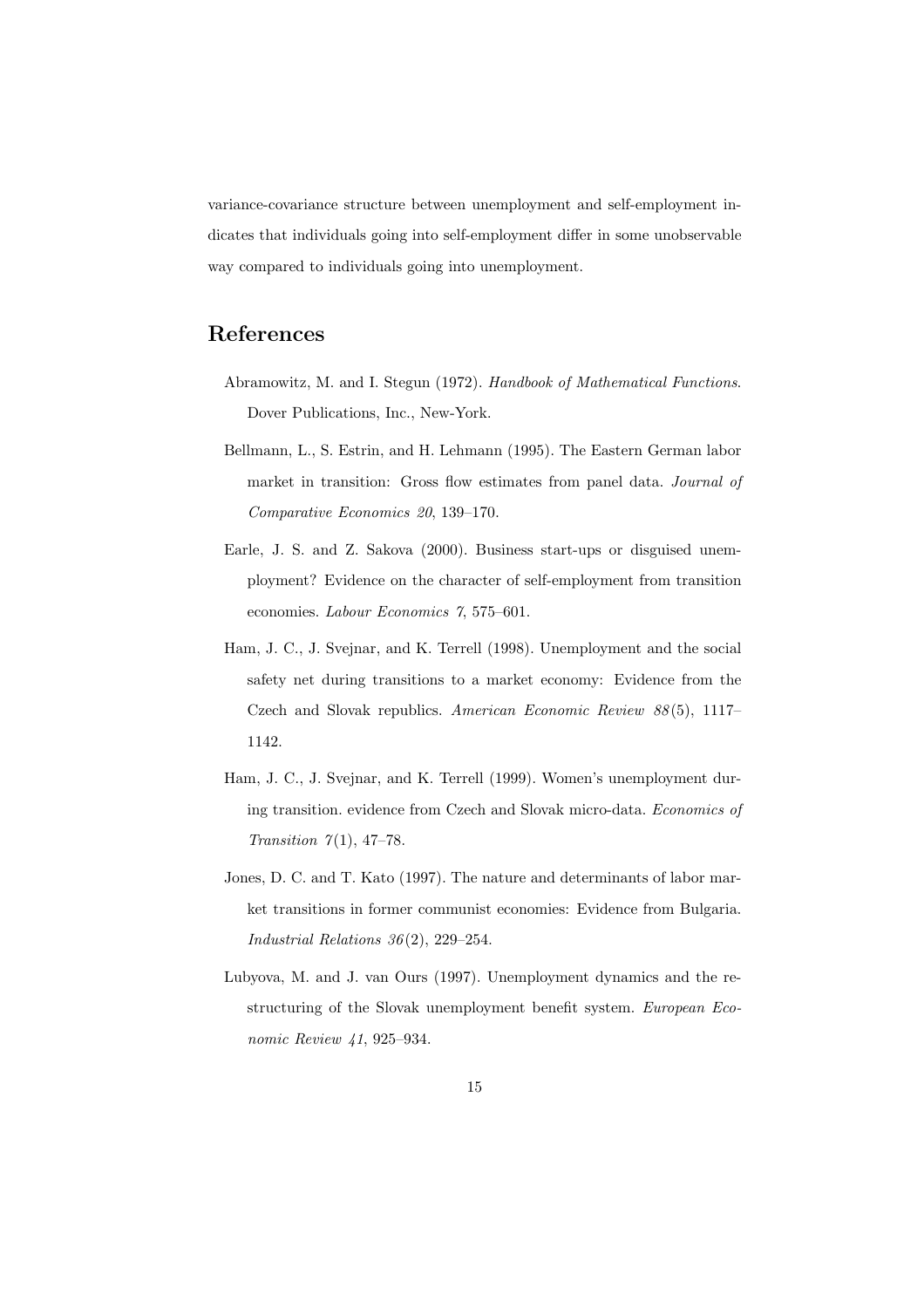- Micklewright, J. and G. Nagy (1999). Living standards and incentives in transition: The implications of UI exhaustion in Hungary. Journal of Public Economics 73, 297–319.
- Organisation for Economic Cooperation and Development (OECD) (2000). Labour Market and Social Policies in Romania. Paris: OECD.
- Paternostro, S. and D. E. Sahn (1998). Wage determination and gender discrimination in a transition economy: The case of Romania. Working Paper #93, Cornell Food and Nutrition Policy Program, Ithaca, NY..
- Sahn, D. E. and A. Gerstle (2001). Child allowances and allocative decisions in Romania households. Working Paper  $\#115$ , Cornell Food and Nutrition Policy Program, Ithaca, NY..
- Sahn, D. E. and S. Younger (2000). Dominance testing of transfers in romania. Review of Income and Wealth  $46(3)$ , 309-327.
- Svejnar, J. (1999). Labor markets in the transitional Central and East European economies. In O. Ashenfelter and D. Card (Eds.), Handbook of Labor Economics - Vol. 3b, pp. 2809–2858. Amsterdam: Elsevier Science.
- Terrell, K. and V. Storm (1999). Labor market policies and unemployment in the Czech republic. Journal of Comparative Economics 27, 33–60.
- Voicu, A. (2002). Employment dynamics in the Romanian labor market: A Markov Chain Monte Carlo approach. IZA DP No. 438, Bonn Germany.
- Wu, X. (2002). Embracing the market: Entry into self-employment in transitional China, 1978-1996. William Davidson Working Paper Number 512 .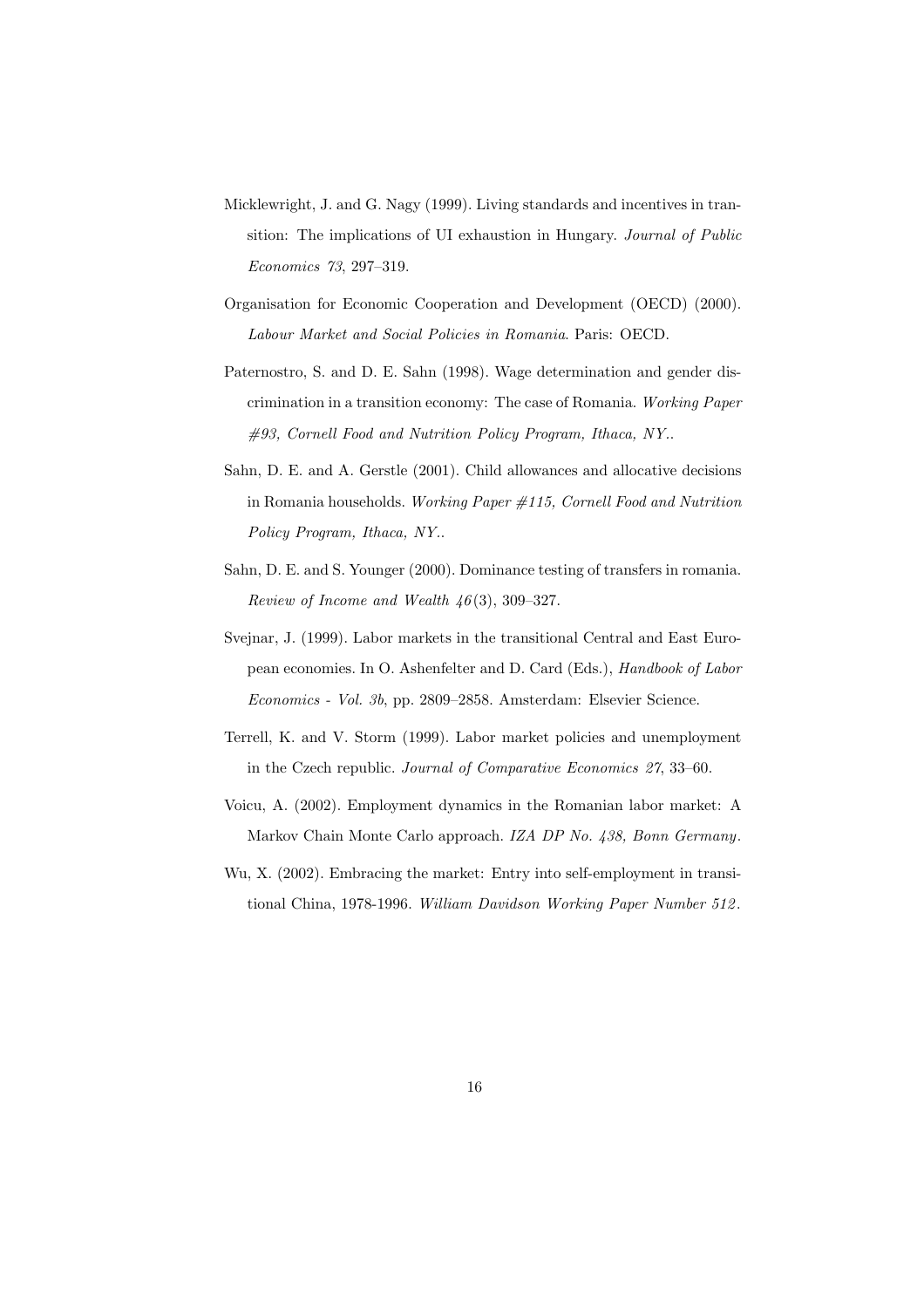| Table 1. Frequencies - Dabor Inariace Diatus |      |          |      |         |  |  |  |
|----------------------------------------------|------|----------|------|---------|--|--|--|
|                                              |      | 1994     |      | 1995    |  |  |  |
| Employed                                     | 4175 | 67.7%    | 4162 | 67.5%   |  |  |  |
| Unemployed                                   | 697  | $11.3\%$ | 584  | $9.5\%$ |  |  |  |
| Self-Employed                                | 1296 | 21.0%    | 1422 | 23.0%   |  |  |  |

6168 100.0 6168 100.0

Table 1: Frequencies - Labor Market Status

Table 2: Frequencies - Labor Market Status

|               |      | 1995    |      | 1996    |
|---------------|------|---------|------|---------|
| Employed      | 4725 | 68.3%   | 4769 | 68.9%   |
| Unemployed    | 649  | $9.4\%$ | 461  | $6.7\%$ |
| Self-Employed | 1544 | 23.4\%  | 1688 | 24.4\%  |
|               | 6918 | 100 O   | 6918 | 100 O   |

| Table 9. Treated Transition Rates |                |                |      |            |     |  |  |  |  |
|-----------------------------------|----------------|----------------|------|------------|-----|--|--|--|--|
|                                   | Current Status |                |      |            |     |  |  |  |  |
| Previous Status                   | 1              | $\overline{2}$ | 3    | 4          |     |  |  |  |  |
| 1-Employed                        | 94.1           | 2.0            | 1.0  | 2.8        | 100 |  |  |  |  |
|                                   | 93.8           | 31.9           | 19.3 | 8.1        |     |  |  |  |  |
| 2-Unemployed                      | 25.9           | 32.9           | 16.7 | 24.5       | 100 |  |  |  |  |
| with benefits                     | 2.6            | 51.7           | 31.2 | 7.0        |     |  |  |  |  |
| 3- Unemployed                     | 29.0           | 9.9            | 36.9 | 24.2       | 100 |  |  |  |  |
| $w/o$ benefits                    | 1.5            | 7.9            | 35.2 | 3.6        |     |  |  |  |  |
| 4-Self-Employed                   | 6.8            | 1.7            | 2.4  | 89.1       | 100 |  |  |  |  |
|                                   | 2.2            | 8.5            | 14.4 | 81.4       |     |  |  |  |  |
|                                   | 100            | 100            | 100  | <i>100</i> |     |  |  |  |  |

Table 3: Average Transition Rates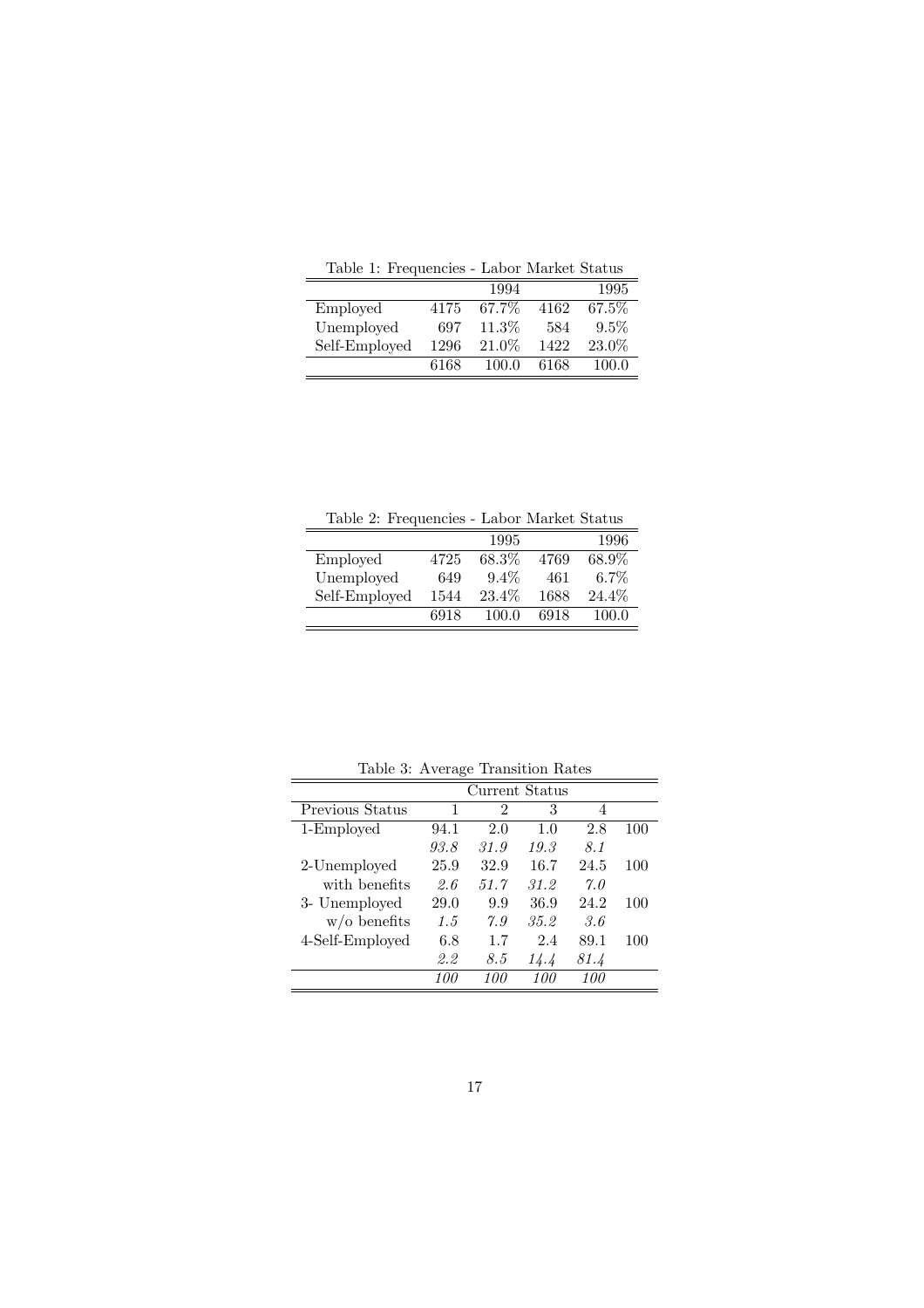|                             | Self-Employed<br>Jnemployed | $w/0$ benefits | $(N=3110)$<br>$(N=478)$ | Std.Dev.<br>Mean<br>Std.Dev. | 0.49<br>0.42<br>0.50<br>0.48 | 12.19<br>0.23<br>33.40 | $7.84\,$<br>2.62<br>0.40 | 0.09                  | 0.20                    |                    | $0.33$<br>$0.32$<br>$0.01$ | $0.38$ $0.49$ $0.547$ $0.547$ $0.548$ $0.547$ $0.548$ $0.549$ $0.549$                                                                                                                                                                                                                                       | $0.63$<br>$0.06$ |           | 4.10           | $\overline{11}$<br>0.62 |
|-----------------------------|-----------------------------|----------------|-------------------------|------------------------------|------------------------------|------------------------|--------------------------|-----------------------|-------------------------|--------------------|----------------------------|-------------------------------------------------------------------------------------------------------------------------------------------------------------------------------------------------------------------------------------------------------------------------------------------------------------|------------------|-----------|----------------|-------------------------|
|                             |                             |                |                         | Mean                         |                              |                        |                          |                       | 0.44<br>0.46            |                    |                            | 0.06                                                                                                                                                                                                                                                                                                        | 0.48             | 0.23      | 1.67           | 0.50                    |
|                             | Jnemployed                  | with benefits  | $(N = 567)$             | Std.Dev.                     | 0.50                         | $\frac{11}{11}$        | 2.52                     | 0.24                  |                         |                    |                            |                                                                                                                                                                                                                                                                                                             |                  |           |                |                         |
|                             |                             |                |                         | Mean                         | 0.49                         | 4.83<br>0.12           |                          | 0.06                  | 0.26                    |                    | $0.37$<br>$0.30$<br>$0.0$  |                                                                                                                                                                                                                                                                                                             | $0.64$<br>0.05   |           | 4.01           | 7.47                    |
| Table 4: Summary Statistics | Employed                    |                | $(N=8931)$              | Std.Dev.                     | 0.49                         | 9.24                   |                          |                       |                         |                    |                            | $\begin{array}{l} 7.87 \\ 0.169 \\ 0.000 \\ 0.000 \\ 0.000 \\ 0.000 \\ 0.000 \\ 0.01 \\ 0.01 \\ 0.01 \\ 0.01 \\ 0.01 \\ 0.01 \\ 0.01 \\ 0.01 \\ 0.01 \\ 0.01 \\ 0.01 \\ 0.01 \\ 0.01 \\ 0.01 \\ 0.01 \\ 0.01 \\ 0.01 \\ 0.01 \\ 0.01 \\ 0.01 \\ 0.01 \\ 0.01 \\ 0.01 \\ 0.01 \\ 0.01 \\ 0.01 \\ 0.01 \\ 0.$ |                  |           |                |                         |
|                             |                             |                |                         | Mean                         | 0.59                         | 39.04                  | 11.53                    | 0.03                  |                         |                    |                            | 133312331538<br>000000000000                                                                                                                                                                                                                                                                                |                  |           |                |                         |
|                             | Status                      |                |                         |                              | Gender $(1 = $ male $)$      | Age                    | Years of education       | Less than high school | Completed middle school | High school degree | Professional degree        | Higher education degree                                                                                                                                                                                                                                                                                     | Married          | Separated | Household size | $U$ rban                |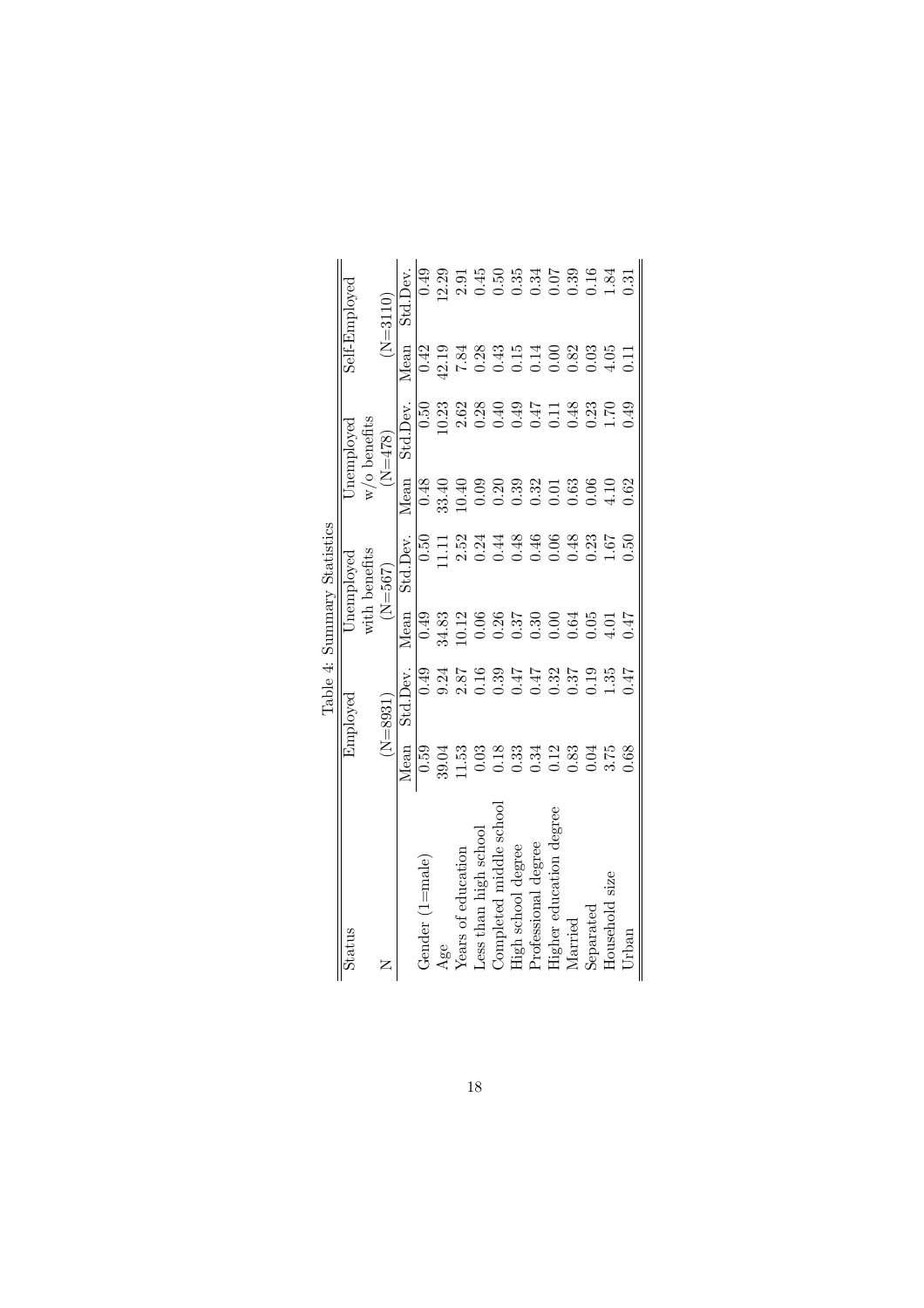|                             |             | 3-States Model                 | 4-States Model |             |                               |  |
|-----------------------------|-------------|--------------------------------|----------------|-------------|-------------------------------|--|
| Status                      | Unemp.      | $\overline{\text{Self-Emp}}$ . |                | Unemp.      | $\overline{\text{Self-Emp.}}$ |  |
|                             |             |                                | with ben.      | no ben.     |                               |  |
| $y_{(t-1)2}=1$              | $3.718***$  | $3.290***$                     | $3.727***$     | $3.805***$  | $3.230***$                    |  |
|                             | (0.094)     | (0.110)                        | (0.121)        | (0.154)     | (0.124)                       |  |
| $y_{(t-1)3} = 1$            | $2.493***$  | $5.144***$                     | $2.516***$     | $4.447***$  | $3.394***$                    |  |
|                             | (0.139)     | (0.104)                        | (0.195)        | (0.163)     | (0.159)                       |  |
| $y_{(t-1)4}=1$              |             |                                | 1.878***       | $3.226***$  | $5.139***$                    |  |
|                             |             |                                | (0.186)        | (0.185)     | (0.104)                       |  |
| Gender (1=male)             | $-0.770**$  | $1.054***$                     | $-0.456$       | $-1.131***$ | $1.032***$                    |  |
|                             | (0.313)     | (0.314)                        | (0.370)        | (0.416)     | (0.314)                       |  |
| Age                         | 0.009       | $-0.026$                       | 0.003          | 0.015       | $-0.026$                      |  |
|                             | (0.035)     | (0.033)                        | (0.042)        | (0.048)     | (0.033)                       |  |
| Age squared                 | 0.006       | $0.094**$                      | 0.043          | $-0.042$    | $0.093**$                     |  |
|                             | (0.044)     | (0.039)                        | (0.052)        | (0.061)     | (0.039)                       |  |
| Male $\times$ Age           | $0.015*$    | $-0.033***$                    | $0.005\,$      | $0.026**$   | $-0.033***$                   |  |
|                             | (0.008)     | (0.008)                        | (0.010)        | (0.012)     | (0.008)                       |  |
| Age×Years of school         | $-0.004***$ | $-0.003***$                    | $-0.005***$    | $-0.002**$  | $-0.003***$                   |  |
|                             | (0.001)     | (0.001)                        | (0.001)        | (0.001)     | (0.001)                       |  |
| Middle school               | $-0.093$    | $-0.221$                       | 0.408          | $-0.739**$  | $-0.239$                      |  |
|                             | (0.230)     | (0.208)                        | (0.289)        | (0.306)     | (0.209)                       |  |
| High school degree          | 0.055       | $-0.565*$                      | $0.660*$       | $-0.714*$   | $-0.587**$                    |  |
|                             | (0.302)     | (0.290)                        | (0.377)        | (0.398)     | (0.291)                       |  |
| Professional degree         | 0.186       | $-0.546*$                      | 0.538          | $-0.186$    | $-0.551*$                     |  |
|                             | (0.305)     | (0.287)                        | (0.380)        | (0.403)     | (0.289)                       |  |
| Higher education            | $-0.891$    | $-0.444$                       | $-0.817$       | $-1.420**$  | $-0.482$                      |  |
|                             | (0.546)     | (0.502)                        | (0.867)        | (0.694)     | (0.503)                       |  |
| Married                     | $-0.319**$  | $0.331**$                      | $-0.393***$    | $-0.222$    | $0.341***$                    |  |
|                             | (0.126)     | (0.130)                        | (0.152)        | (0.168)     | (0.131)                       |  |
| Separated                   | 0.134       | 0.214                          | $\,0.059\,$    | 0.225       | 0.226                         |  |
|                             | (0.218)     | (0.244)                        | (0.262)        | (0.288)     | (0.245)                       |  |
| Household size              | 0.028       | $0.054**$                      | 0.013          | 0.047       | $0.054**$                     |  |
|                             | (0.027)     | (0.026)                        | (0.033)        | (0.036)     | (0.026)                       |  |
| Urban                       | $-0.151$    | $-1.545***$                    | $-0.490***$    | $0.355**$   | $-1.526***$                   |  |
|                             | (0.105)     | (0.108)                        | (0.127)        | (0.145)     | (0.109)                       |  |
| Urban $\times$ Professional | $-0.062$    | $-0.002$                       | 0.330          | $-0.599**$  | $-0.032$                      |  |
|                             | (0.180)     | (0.203)                        | (0.220)        | (0.241)     | (0.203)                       |  |
| Constant                    | $-1.899***$ | $-1.980***$                    | $-2.374***$    | $-3.001***$ | $-1.979***$                   |  |
|                             | (0.649)     | (0.629)                        | (0.776)        | (0.873)     | (0.630)                       |  |

Table 5: Coefficients - Dynamic Mixed Multinomial Logit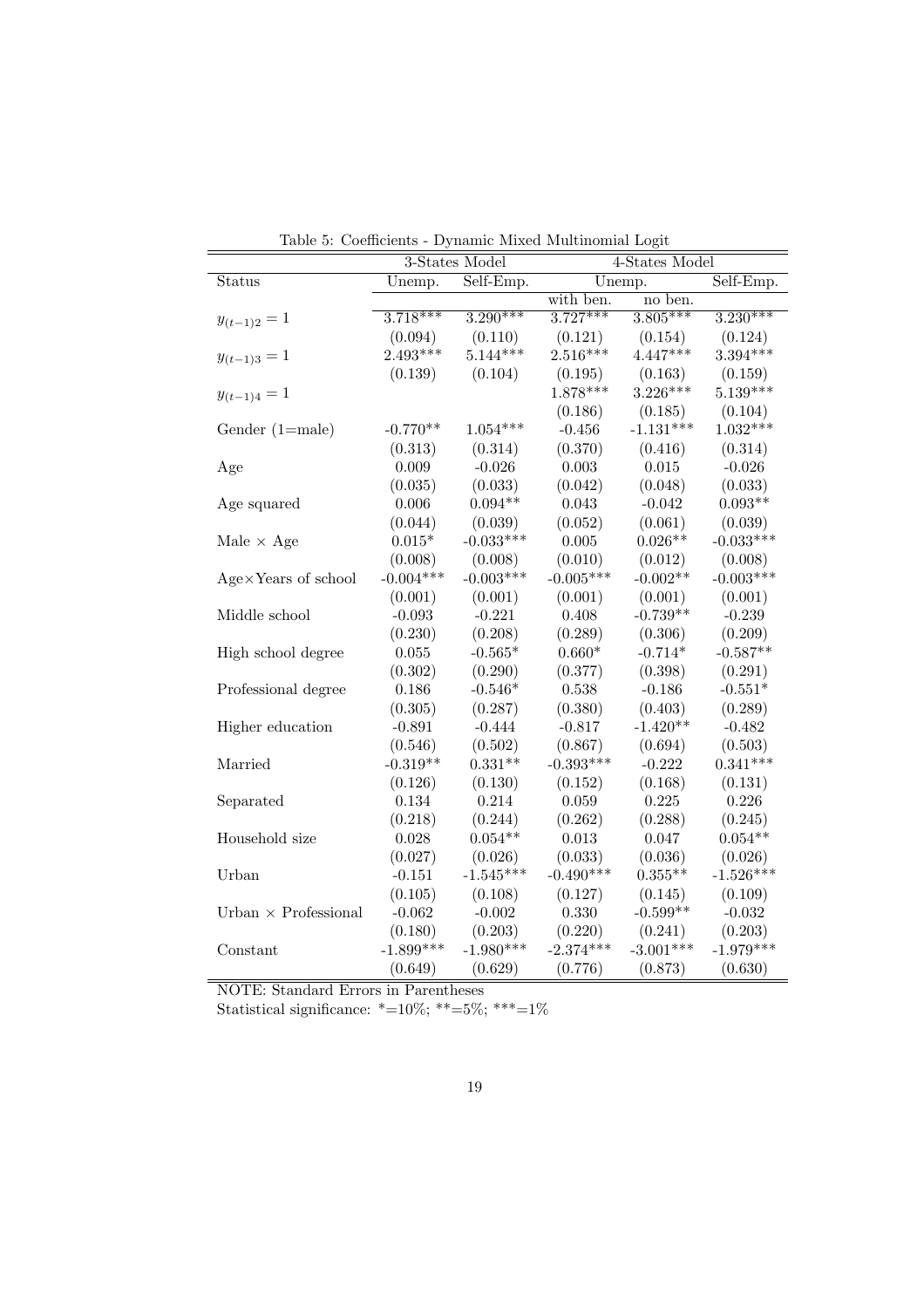|                              |                       | 3-States Model                 | 4-States Model |              |              |  |
|------------------------------|-----------------------|--------------------------------|----------------|--------------|--------------|--|
| Status                       | Unemp.                | $\overline{\text{Self-Emp}}$ . |                | Unemp.       | Self-Emp.    |  |
|                              |                       |                                | with ben.      | no ben.      |              |  |
| $y_{(t-1)2}=1$               | $5.\overline{356}$ ** | $3.466$ ***                    | $4.312***$     | $8.426$ ***  | $3.686$ ***  |  |
|                              | (2.316)               | (0.711)                        | (0.301)        | (1.522)      | (0.541)      |  |
| $y_{(t-1)3} = 1$             | $2.793*$              | $5.180$ ***                    | $3.559$ ***    | $11.327$ *** | $4.256$ ***  |  |
|                              | (1.463)               | (0.287)                        | (0.283)        | (1.847)      | (0.880)      |  |
| $y_{(t-1)4}=1$               |                       |                                | $2.454$ ***    | $6.182$ ***  | $5.612$ ***  |  |
|                              |                       |                                | (0.481)        | (1.715)      | (0.724)      |  |
| Gender $(1=male)$            | $-1.310**$            | $1.120$ ***                    | $-0.521$       | $-2.284$ **  | $1.106$ ***  |  |
|                              | (0.657)               | (0.394)                        | (0.446)        | (0.903)      | (0.382)      |  |
| Age                          | 0.020                 | $-0.025$                       | $-0.007$       | $-0.024$     | $-0.027$     |  |
|                              | (0.074)               | (0.041)                        | (0.051)        | (0.102)      | (0.042)      |  |
| Age squared                  | $-0.012$              | $0.094*$                       | 0.057          | $-0.017$     | $0.099*$     |  |
|                              | (0.091)               | (0.051)                        | (0.065)        | (0.128)      | (0.054)      |  |
| Male $\times$ Age            | $0.028$ *             | $-0.035$ ***                   | $0.006\,$      | $0.058$ **   | $-0.035$ *** |  |
|                              | (0.017)               | (0.010)                        | (0.012)        | (0.025)      | (0.010)      |  |
| $Age \times Years$ of school | $-0.005$ ***          | $-0.003$ ***                   | $-0.006$ ***   | $-0.005$ **  | $-0.003$ *** |  |
|                              | (0.002)               | (0.001)                        | (0.001)        | (0.002)      | (0.001)      |  |
| Middle school                | 0.021                 | $-0.268$                       | 0.368          | $-0.641$     | $-0.283$     |  |
|                              | (0.334)               | (0.261)                        | (0.330)        | (0.633)      | (0.275)      |  |
| High school degree           | 0.232                 | $-0.617*$                      | 0.601          | $-0.574$     | $-0.638*$    |  |
|                              | (0.461)               | (0.336)                        | (0.425)        | (0.844)      | (0.355)      |  |
| Professional degree          | 0.498                 | $-0.613*$                      | 0.534          | 0.753        | $-0.577$ *   |  |
|                              | (0.498)               | (0.332)                        | (0.429)        | (0.892)      | (0.348)      |  |
| Higher education             | $-0.832$              | $-0.511$                       | $-0.879$       | $-1.134$     | $-0.534$     |  |
|                              | (0.702)               | (0.575)                        | (0.887)        | (1.322)      | (0.594)      |  |
| Married                      | $-0.560$ **           | $0.327**$                      | $-0.429$ **    | $-0.613$     | $0.338**$    |  |
|                              | (0.262)               | (0.154)                        | (0.183)        | (0.390)      | (0.154)      |  |
| Separated                    | 0.101                 | 0.209                          | 0.020          | 0.026        | 0.253        |  |
|                              | (0.352)               | (0.278)                        | (0.333)        | (0.665)      | (0.298)      |  |
| Household size               | 0.034                 | $0.057*$                       | 0.017          | 0.078        | $0.058*$     |  |
|                              | (0.046)               | (0.029)                        | (0.039)        | (0.074)      | (0.031)      |  |
| Urban                        | $-0.017$              | $-1.580$ ***                   | $-0.483$ ***   | $1.307$ ***  | $-1.624$ *** |  |
|                              | (0.332)               | (0.135)                        | (0.185)        | (0.491)      | (0.158)      |  |
| Urban $\times$ Professional  | $-0.151$              | $-0.010$                       | 0.274          | $-1.384$ *** | $-0.035$     |  |
|                              | (0.274)               | (0.222)                        | (0.238)        | (0.530)      | (0.234)      |  |
| Constant                     | $-3.155$              | $-1.986$ **                    | $-2.371$ **    | $-8.704$ *** | $-2.086$ **  |  |
|                              | (2.183)               | (0.774)                        | (0.946)        | (2.373)      | (0.811)      |  |

Table 6: Coefficients - Dynamic Mixed Multinomial Logit with Endogenous Initial Conditions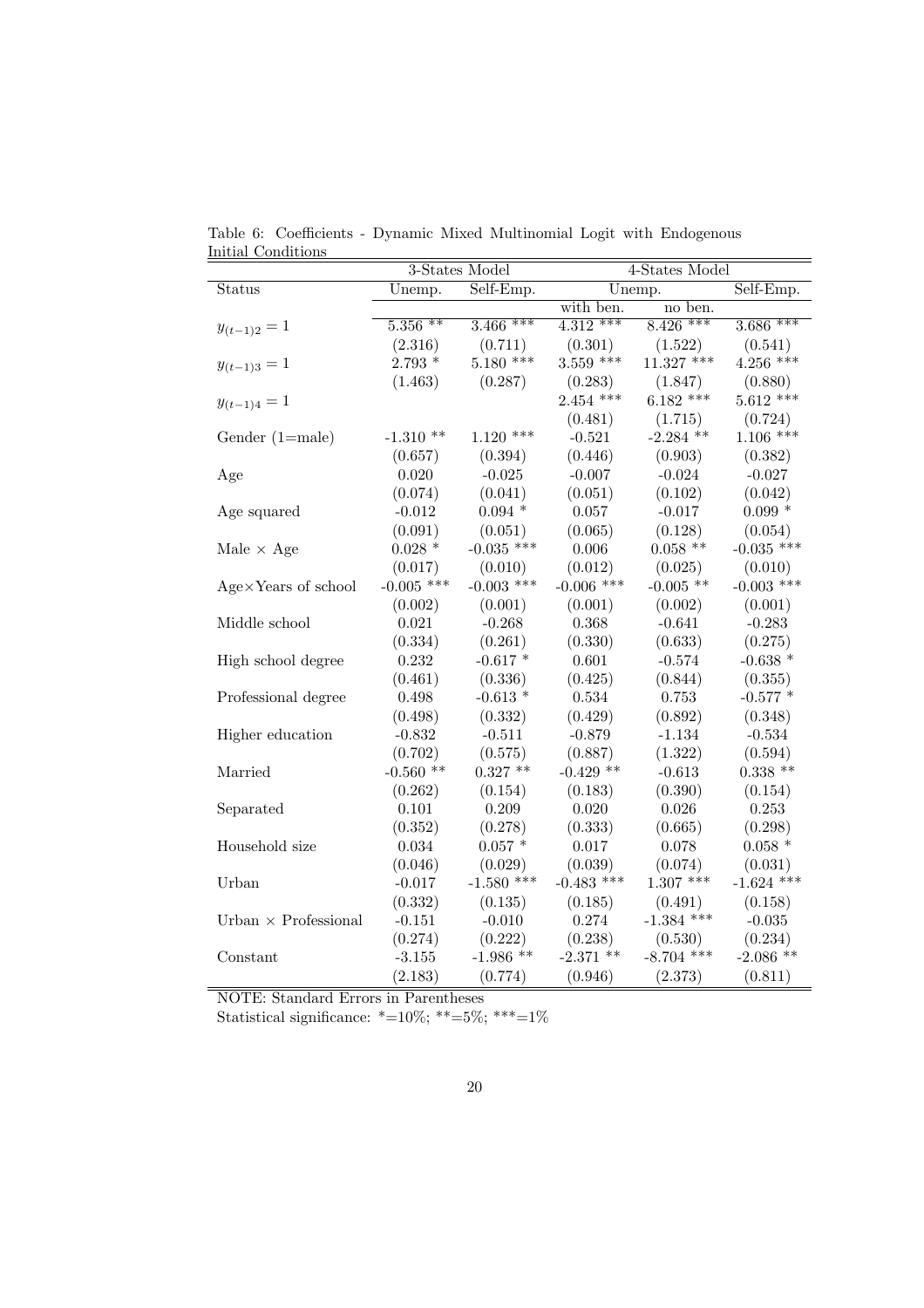|                              |              | 3-States Model | 4-States Model |                     |              |  |
|------------------------------|--------------|----------------|----------------|---------------------|--------------|--|
| Status                       | Unemp.       | Self-Emp.      |                | Unemp.              | Self-Emp.    |  |
|                              |              |                | with ben.      | no ben.             |              |  |
| Gender $(1=male)$            | $-1.249$ *** | $0.550$ ***    | $-1.357$ ***   | -1.063 ***          | $0.543$ ***  |  |
|                              | (0.222)      | (0.201)        | (0.262)        | (0.372)             | (0.201)      |  |
| Age                          | $-0.194$ *** | $-0.193$ ***   | $-0.193$ ***   | $-0.192$ ***        | $-0.192$ *** |  |
|                              | (0.027)      | (0.020)        | (0.033)        | (0.044)             | (0.020)      |  |
| Age squared                  | $0.214$ ***  | $0.316$ ***    | $0.226$ ***    | $0.183$ ***         | $0.315$ ***  |  |
|                              | (0.034)      | (0.024)        | (0.042)        | (0.055)             | (0.024)      |  |
| Male $\times$ Age            | $0.022$ ***  | $-0.040$ ***   | $0.022$ ***    | $0.022$ **          | $-0.039$ *** |  |
|                              | (0.006)      | (0.005)        | (0.007)        | (0.011)             | (0.005)      |  |
| $Age \times Years$ of school | $-0.004$ *** | $-0.006$ ***   | $-0.005$ ***   | $-0.002$ **         | $-0.006$ *** |  |
|                              | (0.001)      | (0.001)        | (0.001)        | (0.001)             | (0.001)      |  |
| Middle school                | 0.157        | $-0.047$       | $0.654$ ***    | $-0.697$ ***        | $-0.028$     |  |
|                              | (0.177)      | (0.133)        | (0.242)        | (0.263)             | (0.134)      |  |
| High school degree           | 0.155        | $-0.847$ ***   | $0.762**$      | $-0.881$ ***        | $-0.821$ *** |  |
|                              | (0.231)      | (0.193)        | (0.313)        | (0.335)             | (0.194)      |  |
| Professional degree          | 0.320        | $-0.640$ ***   | $0.845$ ***    | $-0.497$            | $-0.616$ *** |  |
|                              | (0.231)      | (0.189)        | (0.306)        | (0.353)             | (0.190)      |  |
| Higher education             | $-1.233$ *** | $-2.062$ ***   | $-1.089$ *     | $\text{-}1.997$ *** | $-2.037$ *** |  |
|                              | (0.423)      | (0.474)        | (0.656)        | (0.581)             | (0.475)      |  |
| Married                      | $-0.486$ *** | 0.021          | -0.357 ***     | $-0.726$ ***        | 0.026        |  |
|                              | (0.091)      | (0.078)        | (0.114)        | (0.145)             | (0.078)      |  |
| Separated                    | 0.239        | $0.381$ ***    | $0.407$ **     | $-0.048$            | $0.387$ ***  |  |
|                              | (0.151)      | (0.144)        | (0.188)        | (0.282)             | (0.145)      |  |
| Household size               | $0.105$ ***  | $0.072$ ***    | $0.102$ ***    | $0.108$ ***         | $0.072$ ***  |  |
|                              | (0.018)      | (0.016)        | (0.024)        | (0.029)             | (0.016)      |  |
| Urban                        | $-0.372$ *** | $-2.378$ ***   | $-0.695$ ***   | $0.268$ **          | $-2.376$ *** |  |
|                              | (0.073)      | (0.077)        | (0.087)        | (0.127)             | (0.076)      |  |
| Urban $\times$ Professional  | $-0.092$     | $-0.018$       | 0.093          | $-0.457$ **         | $-0.021$     |  |
|                              | (0.126)      | (0.163)        | (0.154)        | (0.221)             | (0.163)      |  |
| Constant                     | $3.921$ ***  | $4.868$ ***    | $3.182$ ***    | $3.140$ ***         | $4.842$ ***  |  |
|                              | (0.474)      | (0.392)        | (0.576)        | (0.773)             | (0.393)      |  |

Table 7: Coefficients - Mixed Multinomial Logit for Initial Conditions

 $\overline{a}$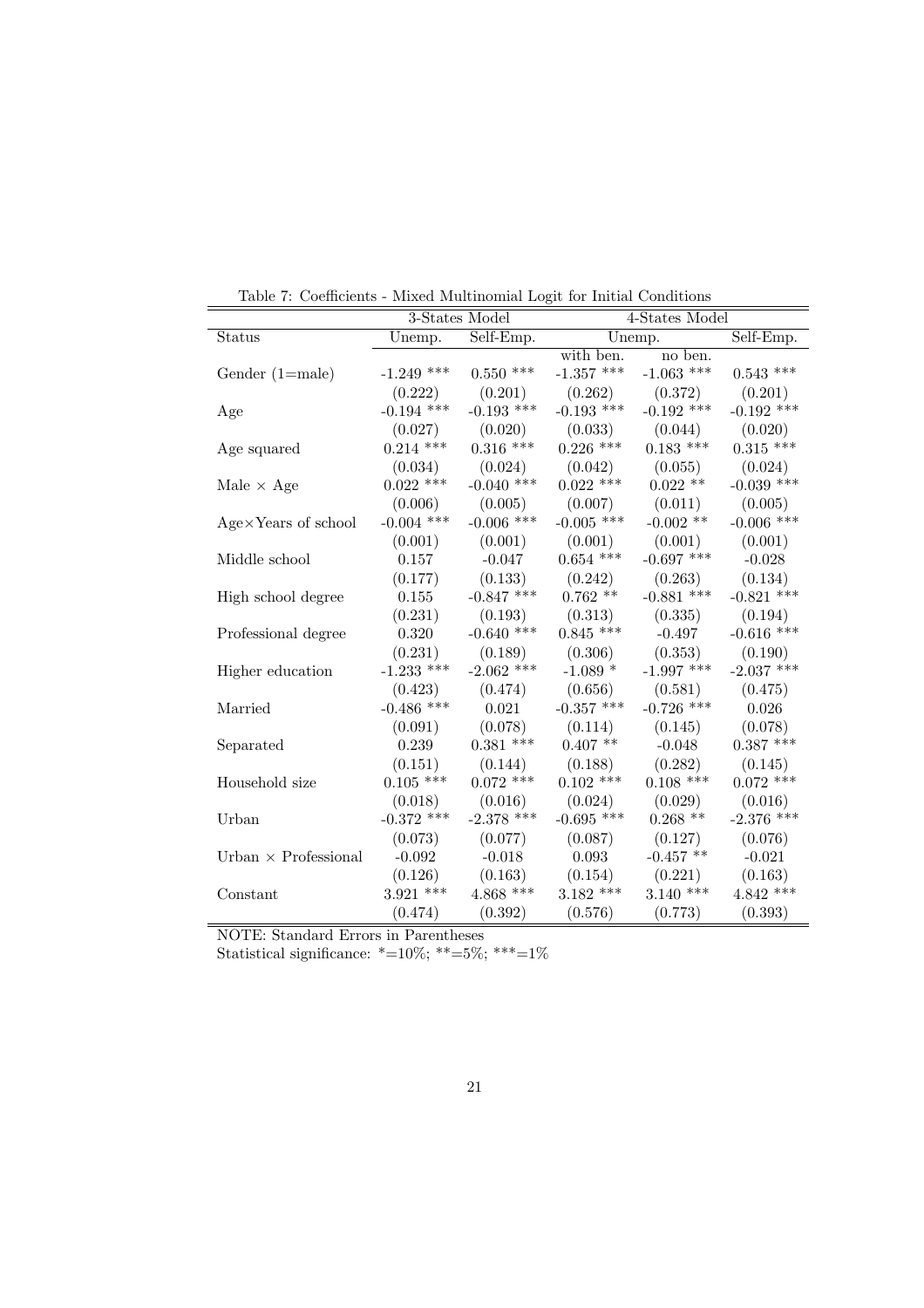|                             |             | 3-States Model | Table 6. Marginal Effects - Dynamic Mixed Multinomial Logit<br>4-States Model |             |             |  |
|-----------------------------|-------------|----------------|-------------------------------------------------------------------------------|-------------|-------------|--|
| Status                      | Unemp.      | Self-Emp.      |                                                                               | Unemp.      |             |  |
|                             |             |                | with ben.                                                                     | no ben.     | Self-Emp.   |  |
| $y_{(t-1)2}=1$              | $0.218***$  | $0.272***$     | $0.118***$                                                                    | $0.089***$  | $0.270***$  |  |
|                             | (0.010)     | (0.012)        | (0.009)                                                                       | (0.006)     | (0.013)     |  |
| $y_{(t-1)3} = 1$            | $0.126***$  | $0.449***$     | $0.073***$                                                                    | $0.106***$  | $0.288***$  |  |
|                             | (0.011)     | (0.019)        | (0.008)                                                                       | (0.008)     | (0.016)     |  |
| $y_{(t-1)4}=1$              |             |                | $0.045***$                                                                    | $0.070***$  | $0.453***$  |  |
|                             |             |                | (0.008)                                                                       | (0.007)     | (0.020)     |  |
| Gender $(1=male)$           | $-0.057***$ | $0.101***$     | $-0.019$                                                                      | $-0.033***$ | $0.099***$  |  |
|                             | (0.019)     | (0.028)        | (0.013)                                                                       | (0.011)     | (0.028)     |  |
| Age                         | 0.001       | $-0.002$       | 0.000                                                                         | 0.000       | $-0.002$    |  |
|                             | (0.002)     | (0.003)        | (0.001)                                                                       | (0.001)     | (0.003)     |  |
| Age squared                 | $-0.000$    | $0.009**$      | 0.001                                                                         | $-0.001$    | $0.008**$   |  |
|                             | (0.003)     | (0.003)        | (0.002)                                                                       | (0.002)     | (0.004)     |  |
| Male $\times$ Age           | $0.001**$   | $-0.003***$    | 0.000                                                                         | $0.001***$  | $-0.003***$ |  |
|                             | (0.001)     | (0.001)        | (0.000)                                                                       | (0.000)     | (0.001)     |  |
| Age×Years of school         | $-0.000***$ | $-0.000***$    | $-0.000***$                                                                   | $-0.000$    | $-0.000***$ |  |
|                             | (0.000)     | (0.000)        | (0.000)                                                                       | (0.000)     | (0.000)     |  |
| Middle school               | $-0.005$    | $-0.019$       | 0.016                                                                         | $-0.019**$  | $-0.021$    |  |
|                             | (0.014)     | (0.018)        | (0.010)                                                                       | (0.008)     | (0.019)     |  |
| High school degree          | 0.008       | $-0.052**$     | $0.027**$                                                                     | $-0.018*$   | $-0.054**$  |  |
|                             | (0.019)     | (0.026)        | (0.013)                                                                       | (0.010)     | (0.026)     |  |
| Professional degree         | 0.016       | $-0.051**$     | 0.022                                                                         | $-0.004$    | $-0.052**$  |  |
|                             | (0.019)     | (0.026)        | (0.013)                                                                       | (0.010)     | (0.026)     |  |
| Higher education            | $-0.055$    | $-0.034$       | $-0.026$                                                                      | $-0.036**$  | $-0.037$    |  |
|                             | (0.034)     | (0.045)        | (0.030)                                                                       | (0.018)     | (0.045)     |  |
| Married                     | $-0.023***$ | $0.032***$     | $-0.015***$                                                                   | $-0.006$    | $0.033***$  |  |
|                             | (0.008)     | (0.012)        | (0.005)                                                                       | (0.004)     | (0.012)     |  |
| Separated                   | 0.007       | 0.018          | 0.001                                                                         | $0.005\,$   | 0.020       |  |
|                             | (0.014)     | (0.022)        | (0.009)                                                                       | (0.007)     | (0.022)     |  |
| Household size              | 0.001       | $0.005**$      | 0.000                                                                         | 0.001       | $0.005**$   |  |
|                             | (0.002)     | (0.002)        | (0.001)                                                                       | (0.001)     | (0.002)     |  |
| Urban                       | 0.001       | $-0.139***$    | $-0.012***$                                                                   | $0.014***$  | $-0.138***$ |  |
|                             | (0.007)     | (0.010)        | (0.005)                                                                       | (0.004)     | (0.010)     |  |
| Urban $\times$ Professional | $-0.004$    | 0.000          | 0.013                                                                         | $-0.016***$ | $-0.002$    |  |
|                             | (0.011)     | (0.018)        | (0.008)                                                                       | (0.006)     | (0.018)     |  |

Table 8: Marginal Effects - Dynamic Mixed Multinomial Logit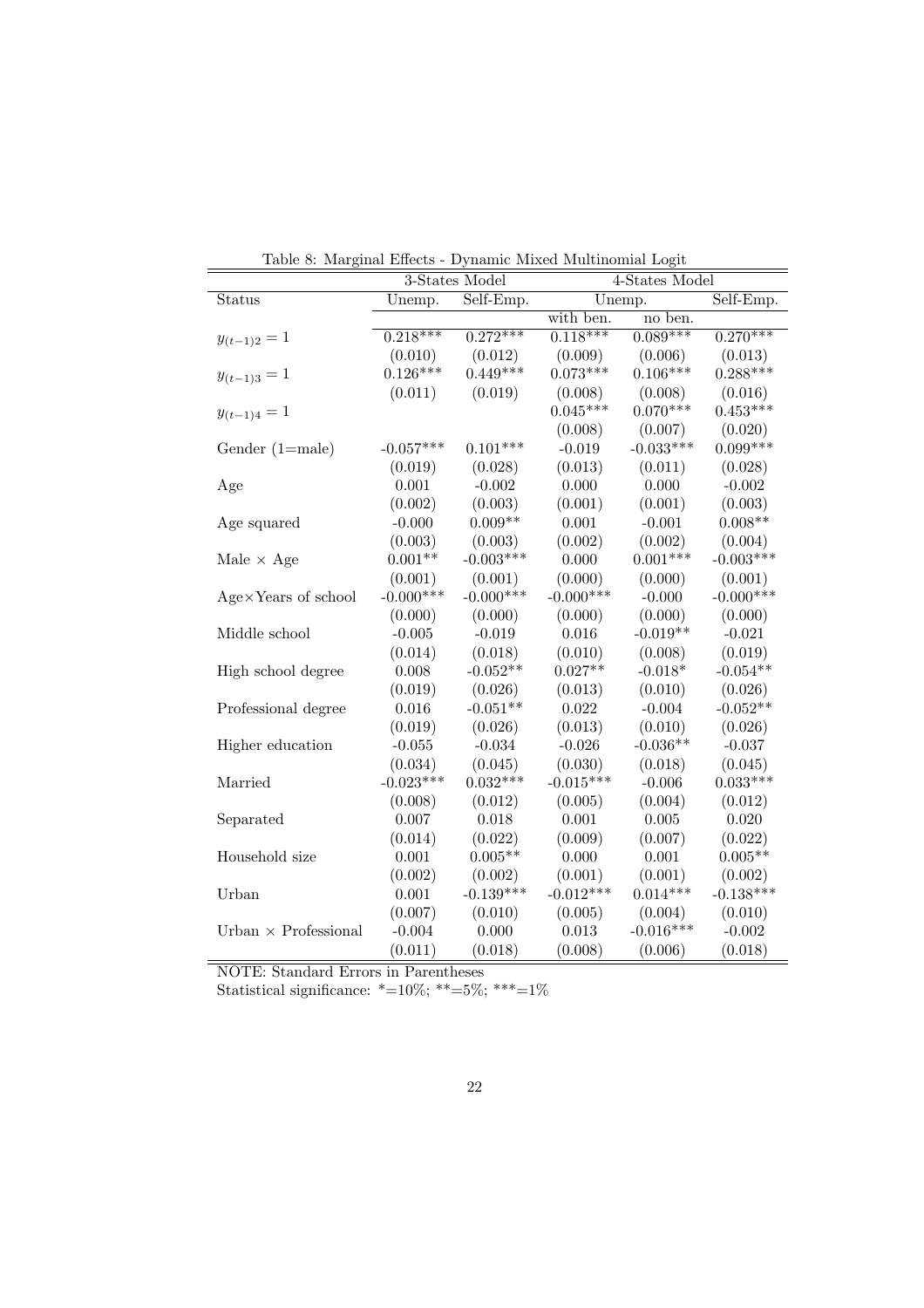|                             | 3-States Model |             | 4-States Model |             |             |  |
|-----------------------------|----------------|-------------|----------------|-------------|-------------|--|
| Status                      | Unemp.         | Self-Emp.   |                | Unemp.      | Self-Emp.   |  |
|                             |                |             | with ben.      | no ben.     |             |  |
| $y_{(t-1)2}=1$              | $0.178***$     | $0.220***$  | $0.093***$     | $0.074***$  | $0.219***$  |  |
|                             | (0.011)        | (0.013)     | (0.011)        | (0.007)     | (0.014)     |  |
| $y_{(t-1)3} = 1$            | $0.108***$     | $0.339***$  | $0.061***$     | $0.084***$  | $0.230***$  |  |
|                             | (0.011)        | (0.019)     | (0.009)        | (0.008)     | (0.016)     |  |
| $y_{(t-1)4}=1$              |                |             | $0.037***$     | $0.059***$  | $0.342***$  |  |
|                             |                |             | (0.008)        | (0.007)     | (0.020)     |  |
| Age                         | 0.003          | $-0.000$    | 0.001          | 0.001       | 0.000       |  |
|                             | (0.002)        | (0.003)     | (0.001)        | (0.001)     | (0.003)     |  |
| Age squared                 | $-0.001$       | 0.003       | 0.000          | $-0.001$    | $\,0.003\,$ |  |
|                             | (0.003)        | (0.003)     | (0.002)        | (0.002)     | (0.003)     |  |
| Age×Years of school         | $-0.000***$    | $-0.000***$ | $-0.000***$    | $-0.000$    | $-0.000***$ |  |
|                             | (0.000)        | (0.000)     | (0.000)        | (0.000)     | (0.000)     |  |
| Middle school               | $-0.008$       | 0.002       | 0.010          | $-0.019**$  | 0.002       |  |
|                             | (0.015)        | (0.018)     | (0.010)        | (0.009)     | (0.018)     |  |
| High school degree          | 0.009          | $-0.005$    | $0.024*$       | $-0.017$    | $-0.006$    |  |
|                             | (0.020)        | (0.025)     | (0.013)        | (0.011)     | (0.026)     |  |
| Professional degree         | 0.010          | $-0.010$    | 0.016          | $-0.007$    | $-0.010$    |  |
|                             | (0.019)        | (0.025)     | (0.013)        | (0.011)     | (0.025)     |  |
| Higher education            | $-0.024$       | 0.034       | $-0.013$       | $-0.026$    | 0.034       |  |
|                             | (0.035)        | (0.042)     | (0.032)        | (0.018)     | (0.043)     |  |
| Married                     | $-0.028***$    | $-0.009$    | $-0.012**$     | $-0.015***$ | $-0.008$    |  |
|                             | (0.009)        | (0.012)     | (0.006)        | (0.005)     | (0.012)     |  |
| Separated                   | 0.014          | 0.007       | $-0.006$       | 0.013       | 0.010       |  |
|                             | (0.018)        | (0.025)     | (0.014)        | (0.009)     | (0.025)     |  |
| Household size              | 0.003          | 0.003       | 0.001          | 0.001       | 0.003       |  |
|                             | (0.002)        | (0.002)     | (0.001)        | (0.001)     | (0.002)     |  |
| Urban                       | $-0.003$       | $-0.080***$ | $-0.012**$     | $0.011**$   | $-0.079***$ |  |
|                             | (0.008)        | (0.011)     | (0.005)        | (0.004)     | (0.011)     |  |
| Urban $\times$ Professional | $-0.002$       | $-0.007$    | 0.010          | $-0.012*$   | $-0.009$    |  |
|                             | (0.012)        | (0.017)     | (0.008)        | (0.007)     | (0.017)     |  |

Table 9: Marginal Effects - Dynamic Mixed Multinomial Logit: Men

Statistical significance: \*=10%; \*\*=5%; \*\*\*=1%

 $N = 7091$